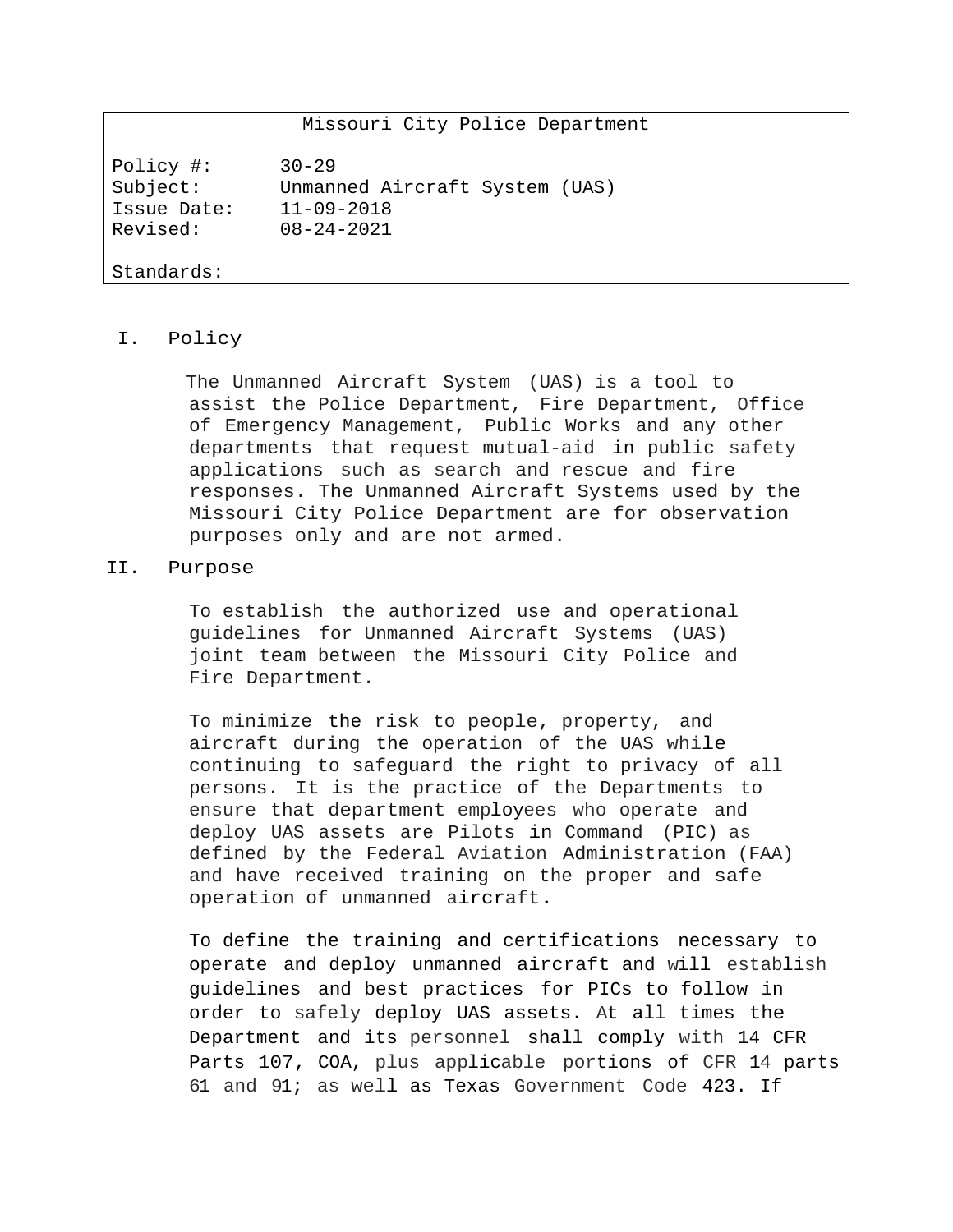conflicts exist between FAA regulations, Texas Government Code, Texas Administrative Code, and any part of this policy, the most restrictive will apply.

#### III. DEFINITIONS

- A. Aircraft A device that is used or intended to be used for flight in the air. This includes UAS.
- B. Airworthiness Statement The Airworthiness of the UAS is self-certified by the Remote Pilot in Command through a preflight inspection prior to flight.
- C. Crewmember A person assigned to perform a duty while an aircraft is operating.
- D. Crew Research Management (CRM) The effective use of all available resources including human, hardware, and information resources and coordination in the use of those resources by the Remote Pilot in Command and Visual Observers.
- E. Division Program Coordinator (DPC) The individual responsible for assisting in the tactical and administrative functions related to the UAS program, including maintaining a current list of all certified crew members to include Remote Pilots and Visual Observers. The DPC is responsible for maintaining the training records for crew members and compliance with Texas Government Code 423 reporting requirements. The DPC is also responsible for the condition, maintenance, and flight records of the UAS and its associated equipment. For matters concerning the UAS program, the DPC reports directly to the Assistant Chief.
- F. First Person View (FPV) The Remote Pilot is observing the flight solely through the UAV's camera(s).
- G . Flight Team Any combination of the RPIC, Remote Pilot or Visual Observer(s). Only the RPIC meets the FAA definition of crewmember.
- H. Flight Time Remote piloting flight time commences when the aircraft moves under its own power for the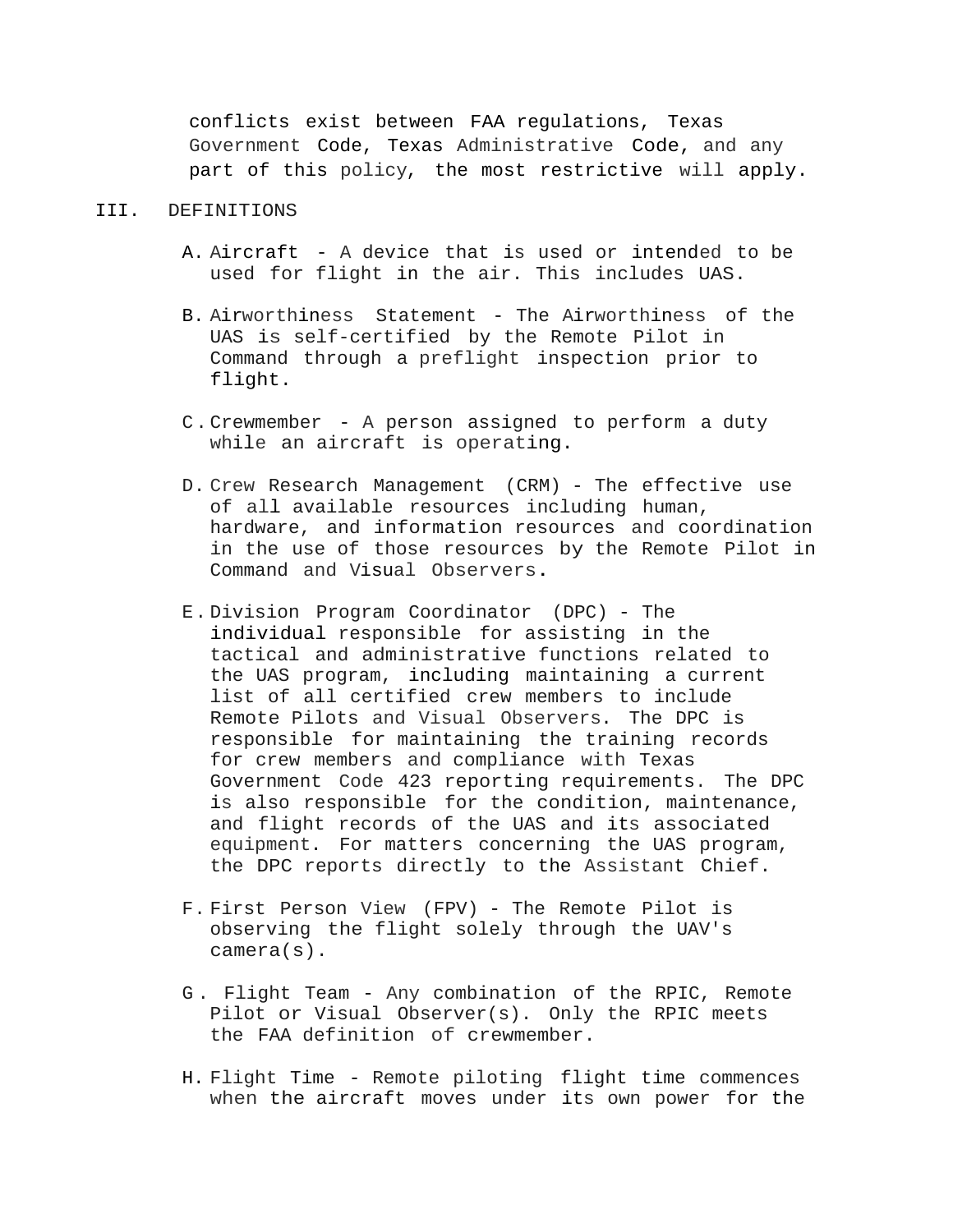purpose of flight and ends when the aircraft comes to rest after landing.

- I. Image Means any capturing of sound waves, thermal, infrared, ultraviolet, visible light, or other electromagnetic waves, odor, or other conditions existing on or about real property in this state or an individual located on that property. Imagery may include data about people, organizations, events, incidents, or objects as well as metadata.
- J. Line of Sight (LOS) The Remote Pilot and/or the Visual Observer can see, unaided, the UAS under their control during flight.
- K. Mission Area of Operations (AOR) A defined perimeter/parameters to be determined based on the scope and type of the operation and a defined operational ceiling at or below 400 feet above the ground. The altitude of the small unmanned aircraft cannot be higher than 400 feet above the ground, unless the small unmanned aircraft is flown within a 400 foot radius of a structure and does not fly higher than 400 feet above the structure's immediate uppermost limit.
- L. National Airspace System (NAS) Airspace inside the continental United States. It is further defined through air navigation facilities, equipment and services, airports, or landing areas, aeronautical rules, regulations, and procedures. There are two types of airspace within the NAS, controlled and uncontrolled. Operation of a UAS in controlled airspace adds another layer of responsibilities and requirements that must be met to operate the UAS.
- M. Night Flight Flight of a UAS that occurs between the hours of one half hour after sunset and one half hour before sunrise. The time of sunset and sunrise are determined by the National Oceanic and Atmospheric Administration (NOAA), but 14 CFR Part 107 will allow small UAS operations to be conducted during civil twilight if the small unmanned aircraft has lighted anti-collision lighting visible for at least 3 statute miles. The night time-operations prohibition in this rule is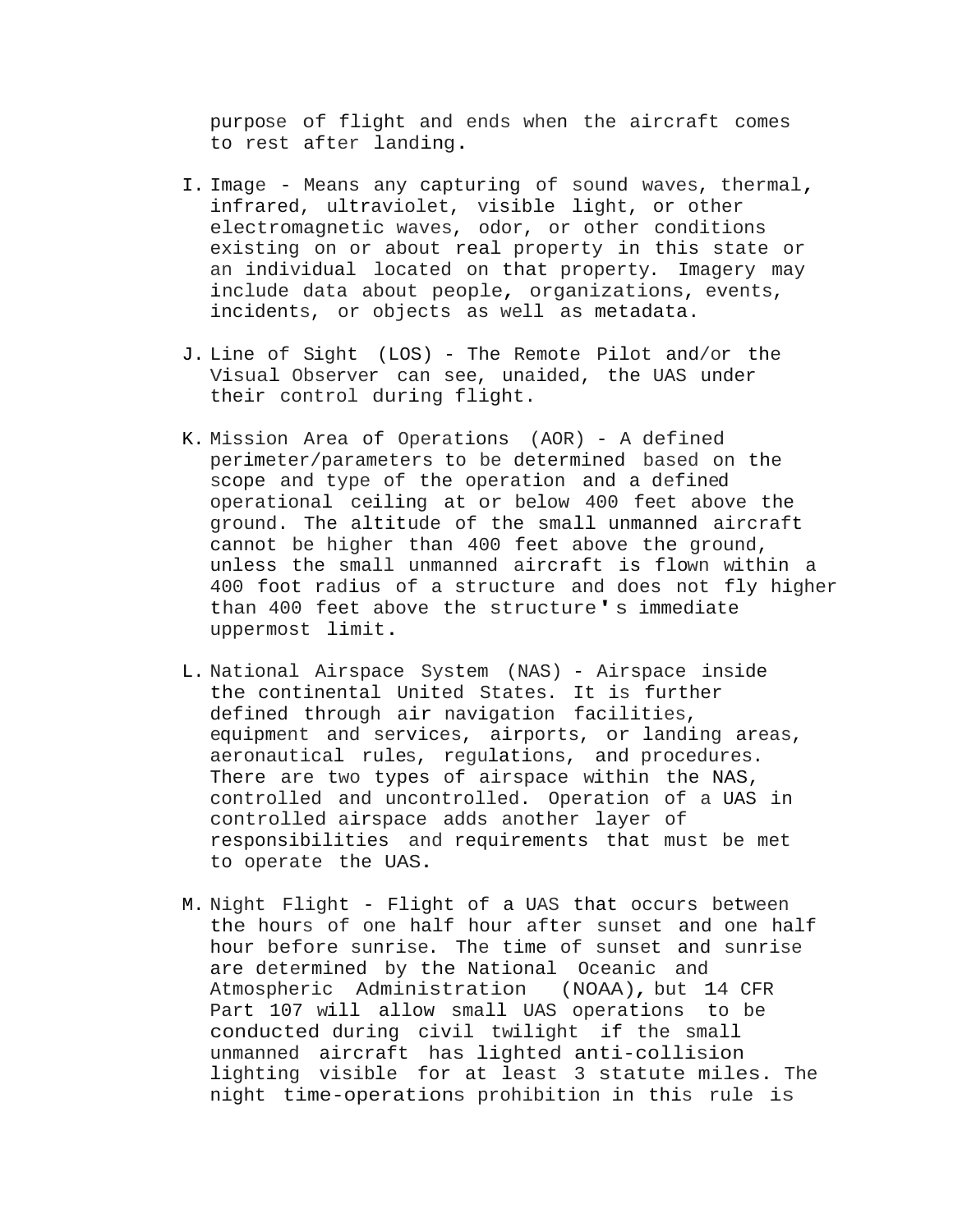waivable through the FAA for Part 107.

- N. Remote Pilot The individual exercising pilot at the controls over the UAS during flight. The Remote Pilot need not be 14 CFR 107 certified if the pilot is under the supervision of a RPIC who is in direct communication and in a position to take over control of the UAS, regardless of certification. Undesignated remote pilots may be student pilots at the controls.
- O. Pilot in Command (RPIC) The mission commander with on- site authority for the UAS. The individual solely responsible for the overall flight operations for a specific mission. The Officer may also act as either Remote Pilot or Visual Observer. Regardless, the Officer may not delegate their responsibility. An RPIC may only operate one UAS at a time. Each UAS in use shall have its own RPIC assigned. All RPICs shall be licensed through 14 CFR 107. THE RPIC SHALL BE HELD RESPONSIBLE FOR ALL ASPECTS OF THE MISSION REGARDING UAS OPERATION.
- P. Unmanned Aircraft System *I* Vehicle (UAS/UAV) UAS is the unmanned aircraft system and all of the associated support equipment, control station, data links, telemetry, communications, and navigation equipment, etc., necessary to operate the unmanned aircraft. The aircraft's flight is controlled either autonomously by hardware within the UAS or under the remote control of a Remote Pilot on the ground or in another ground vehicle. For purposes of this p rogram, the 14 CFR Part 107 compliant UAS shall weigh less than 55 pounds fully loaded. Maximum groundspeed is limited to 100 mph (87 knots).
- Q. Visual Flight Rules (VFR) All flights with the UAS shall be conducted under VFR conditions and at an altitude below 400' AGL. VFR is established as a 3 mile visibility and a cloud ceiling of 1,000 feet for day operations and 5 mile visibility with a cloud ceiling of 2,000 feet for night operations.

R. Visual Observer - The individuals trained to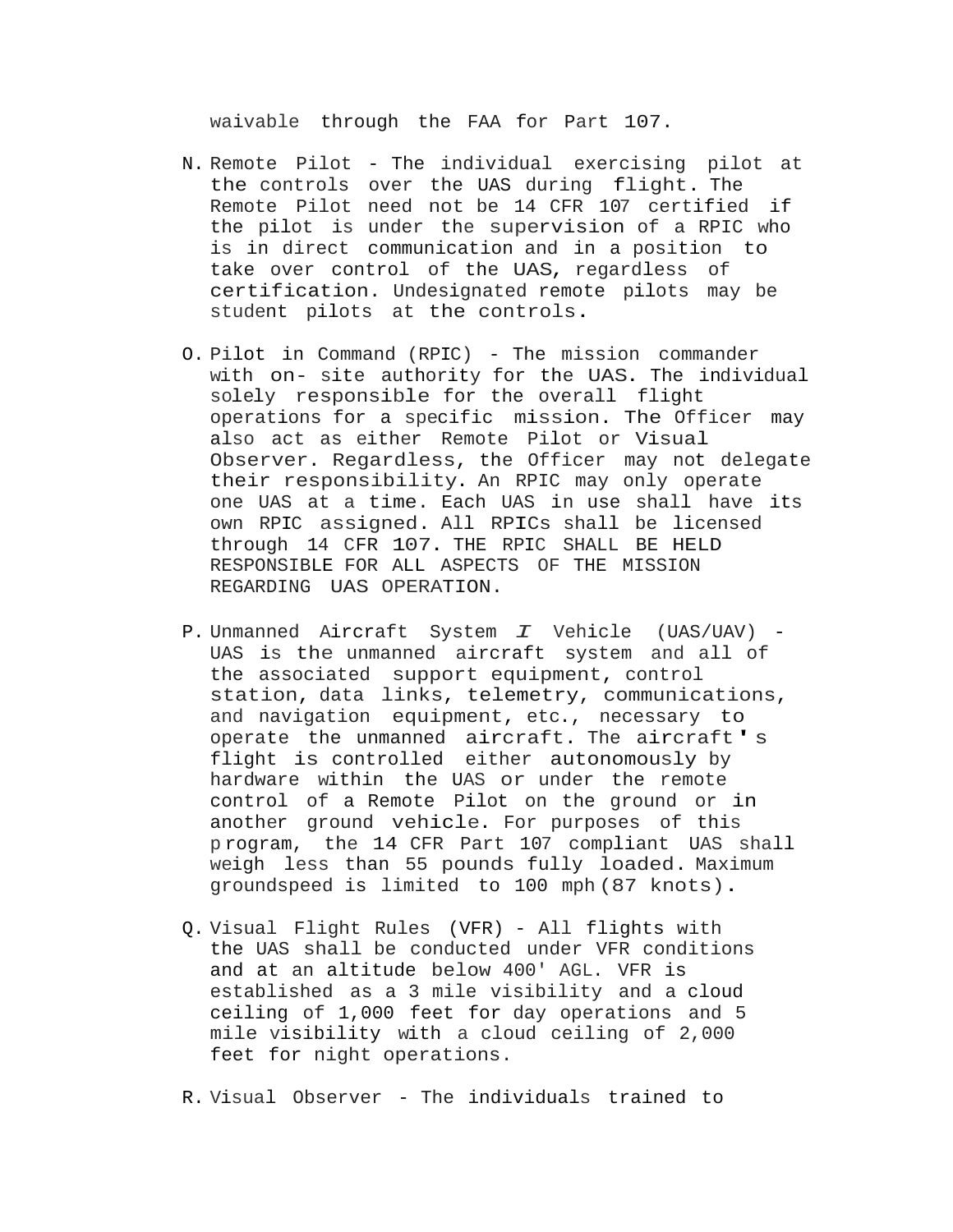maintain the line-of-sight and 360 degree hazard awareness around the UAS at all times and assist the RPIC in carrying out all duties required for the safe operation of the UAS. Visual Observers may be formally trained and certified for special operations (formal training is required for night operations), or they may be chosen properly briefed by the PIC (day operations only).

### IV. Guidelines

- A. Flight Team
	- 1. UAS operations will be conducted by the Flight Team. The Flight Team will consist of at least two members (pilot-in- command and observer). Each member will be assigned a specific role prior to flight.
- B. Qualifications and Training
	- 1. All first responder pilots must receive their qualification by successfully completing an approved training course on UAS operations. Within 1 year of completing this training, the UAS pilot should complete the FAA (federal aviation administration) commercial UAS license Part 107 test.
	- 2. To remain proficient, pilots will log a minimum of 15 hours of day flight time and 3 hours of night flight time annually, show a working knowledge of maintenance of the aircraft, and complete a flight proficiency test annually. All flights will be documented in an approved log book.
	- 3. The UAS unit shall meet FAA size requirements to operate legally.
- C. Duties
	- 1. Pilot in Command (PIC) The PIC will function as the team leader and operator of the UAS. The PIC is solely responsible for piloting the UAS in flight. Additionally, the PIC will be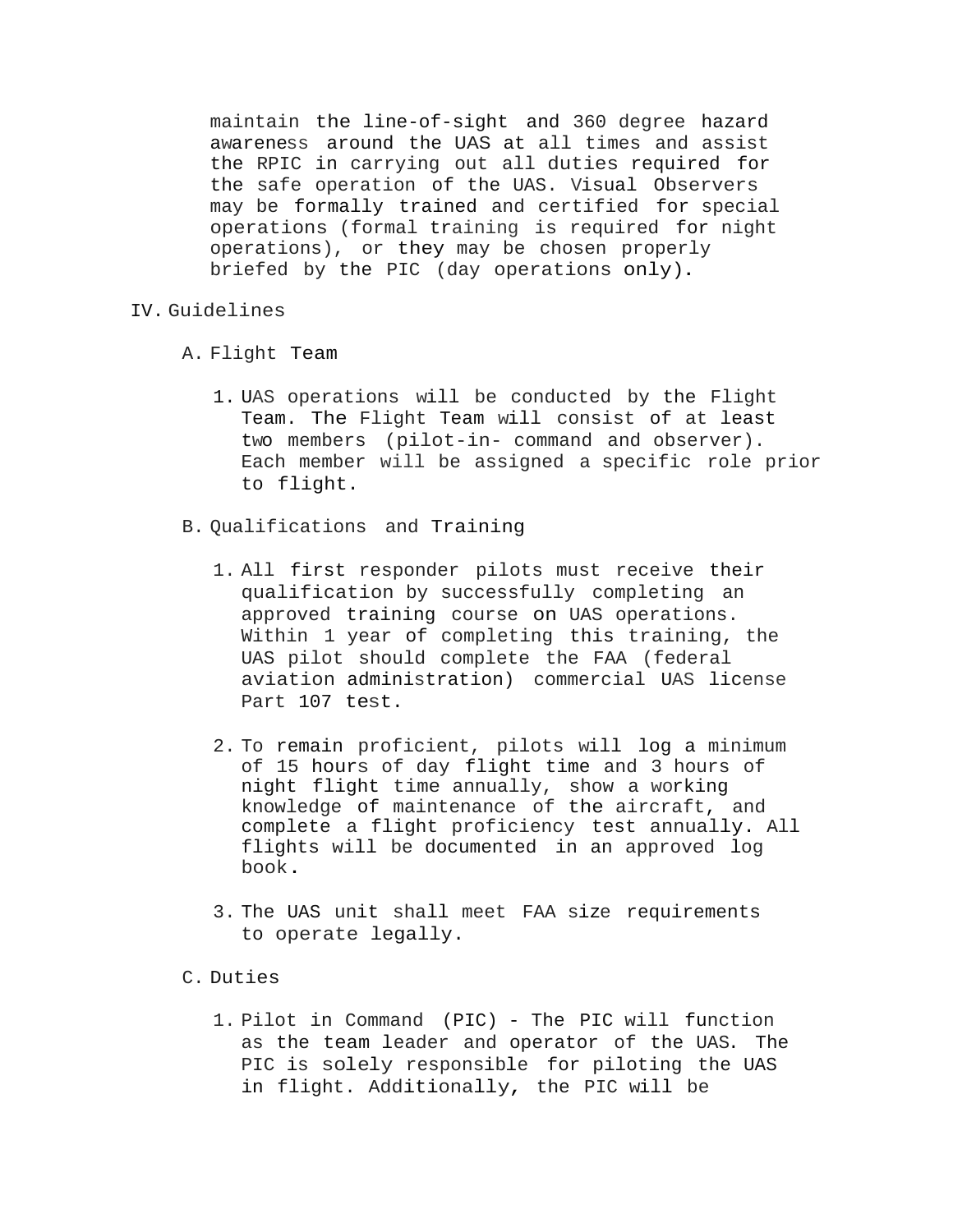responsible for the assembly, flight preparation, and post flight storage of the UAS.

- 2. Observer The observer will maintain a visual observation of the UAS while it is in flight and alert the PIC of any conditions (obstructions, terrain, structures, air traffic, weather, etc.), which may affect the safety of the flight. Additionally, the observer will be responsible for all aviation related communications required by Federal Aviation Regulations (FARS) 91.3. To accomplish this effectively, the observer should be in close proximity to the PIC to ensure instant relaying of information. Direct radio communication with crew is acceptable based on conditions. Additional observers may be necessary.
- D. Call-Out Procedures
	- 1. The UAS may be called for numerous purposes for applications by the City of Missouri City, the police department, fire department, or other Missouri City departments that require the use of aerial footage, or mutual-aid with surrounding cities that fall within our COA. When members of the UAS Team become FAA Part 107 certified, members will be able to assist agencies outside of our COA with approval from the UAS program supervisor or division c ommander.
	- 2. Call outs may include but not limited to: search and rescue of persons, fires or potential fire hazards, major accidents, hazardous material incidents, SWAT operations, assistance with narcotic operations, and assist with patrol functions or declared city of emergency.
- E. Safety of Operations
	- 1. The safety of UAS operations is the responsibility of the entire team.
	- 2. Except as required by the mission, all UAS team members will ensure no persons are in the vicinity of the UAS during operations.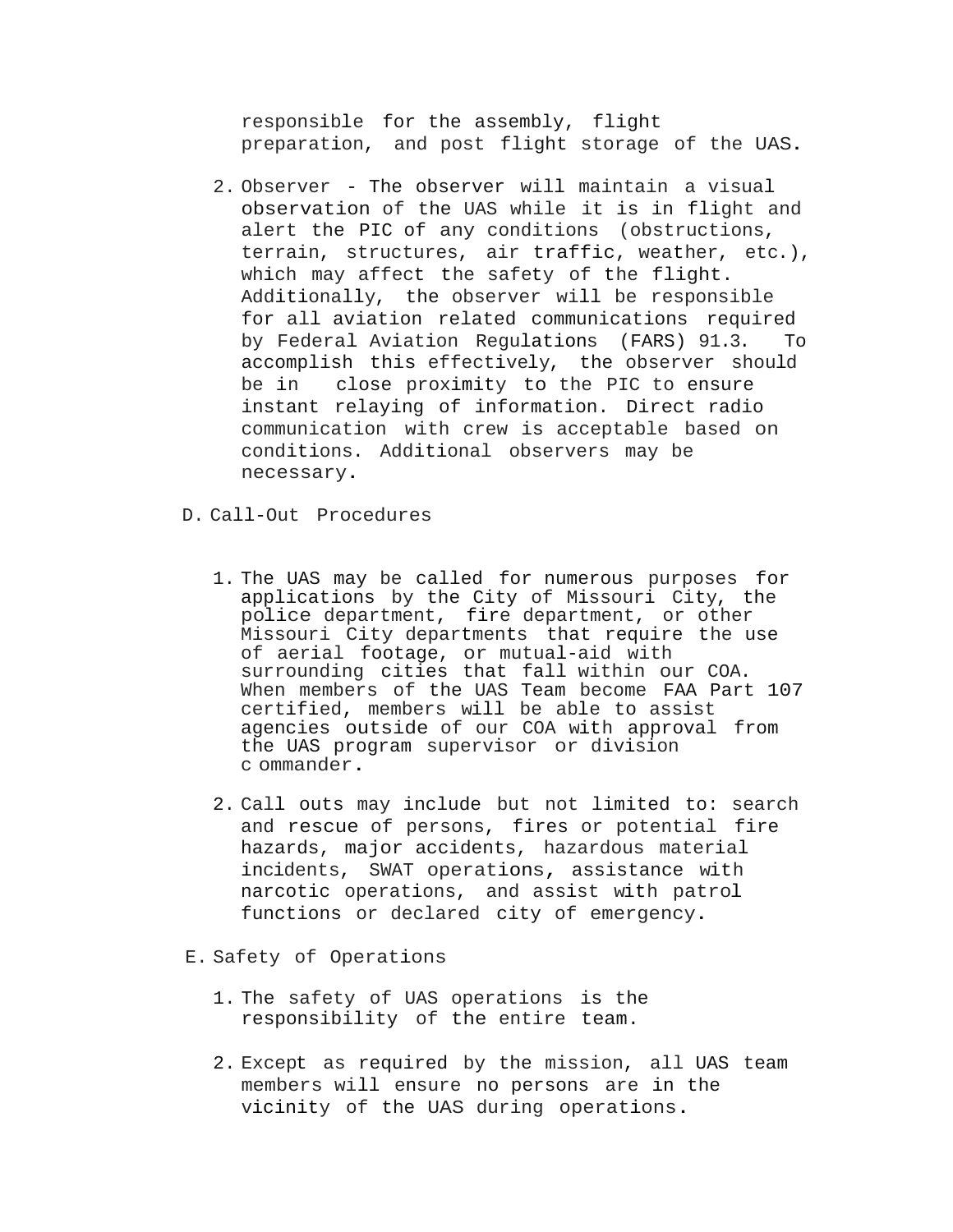- 3. Except for the purpose of training, only agency personnel who meet the requirements set forth in Section B will be permitted to function as PIC.
- 4. UAS members will comply with UAS operator manual, warnings, limitations, placards, or checklists at all times.
- 5. The PIC is authorized to evaluate, accept or decline any mission or portion thereof for the safety of operations.
- 6. All UAS flights will be conducted in Visual Flight Rules (VFR) conditions.
- 7. Flight locations are limited by the COA. Unless the pilot has a FAA Part 107 license.
- 8. Flights within 5 nautical miles of a controlled airport require notification and clearance by control tower and Low Altitude Authorization and Notification Capability (LAANC).
- 9. Flight operations should never exceed 400' above ground level (AGL), unless an emergency dictates this maneuver and can be safely executed.
- 10. The Flight Operations Team (PIC or Observer) are not to be distracted and should not be approached by non-flight relevant personnel during UAS operations.
- F. Normal Operations
	- 1. The area selected by the UAS team should be secure if possible. The site selected and utilized should be restricted to the personnel involved in operations.
	- 2. The area should be evaluated for adequate space and clearances in order to assemble, launch, operate, and recover the UAS.
	- 3. Attention should be given to overhead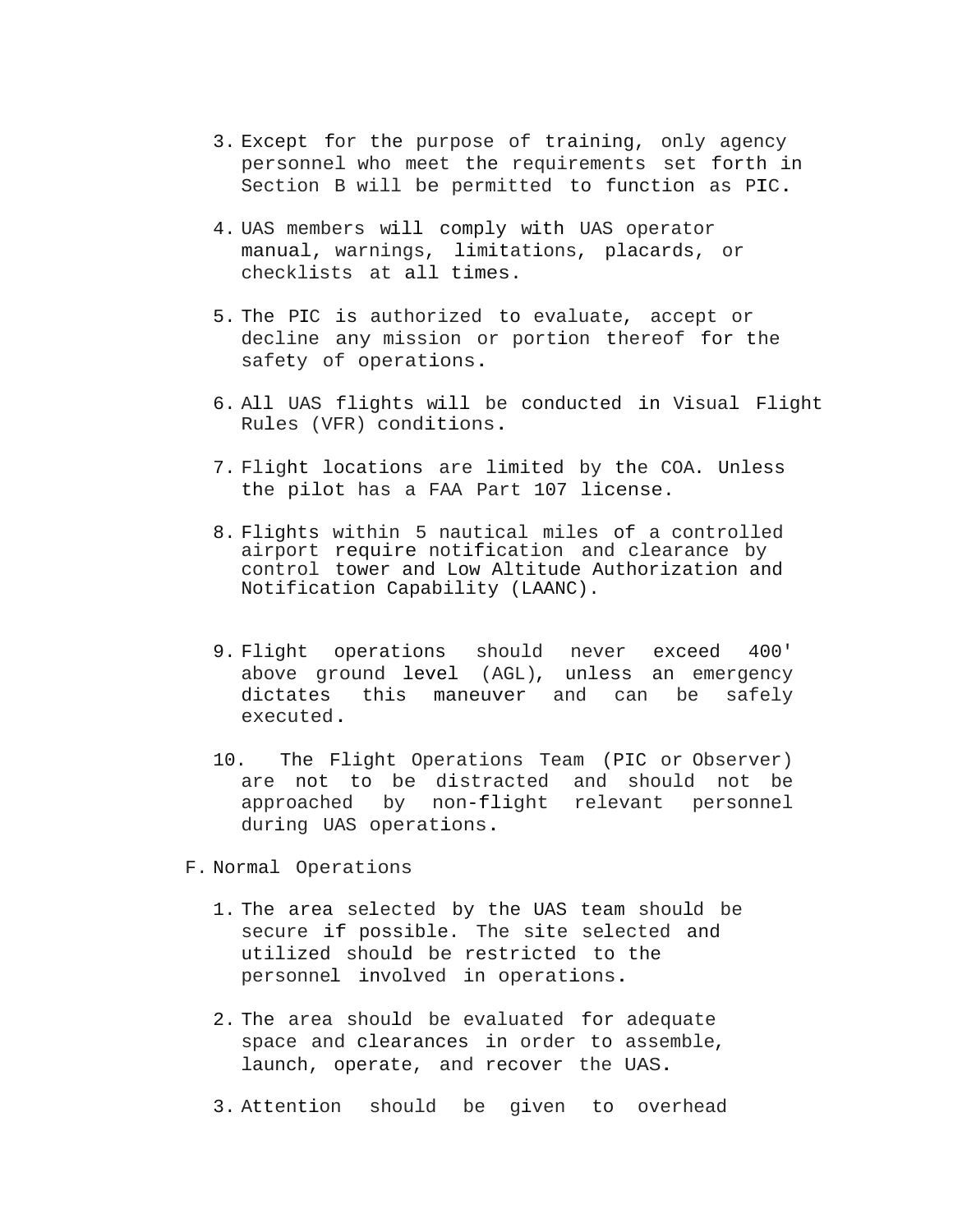obstacles and obstructions that may pose a risk to the UAS during operations.

- 4. Flames, smoke, heat, clouds, hazardous materials, and water from hoses are very likely to cause instability in the aircraft, melt/warp blades, cause damage or crash. Avoid hazardous conditions.
- 5. Area of operations are limited to the incident.
- G. UAS Assembly and Use
	- 1. The UAS will be assembled on site by the team according to the manufacturer instructions and guidelines.
	- 2. The observer is required to "double check" the aircraft assembly to confirm that it is assembled properly for flight.
	- 3. Only manufacturer approved batteries and charging units will be used. When possible, fully charged batteries will be used. The aircraft will land as soon as practical when low battery alerts are received.
- H. Pre-flight
	- 1. A pre-flight check will be completed according to the manufacturers/ MCPD checklist.
	- 2. Components should be checked to ensure correct operations and security to the craft.
	- 3. If any flight component fails inspection, the UAS is not to be utilized.
- I. Communications
	- 1. Loss of Communications between the Pilot in Command and Air Traffic Control:
		- a. If required, the PIC will communicate with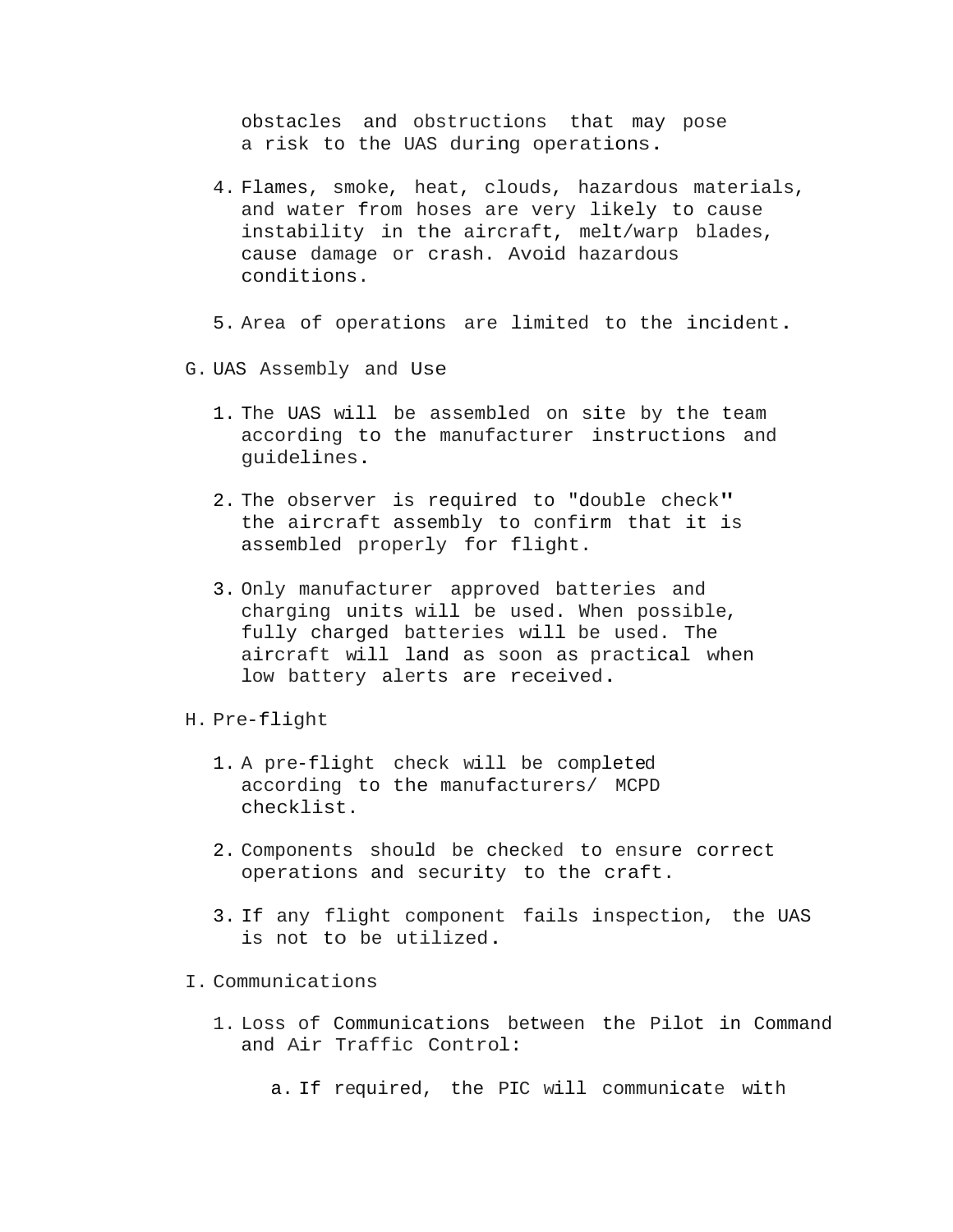ATC through use of two way radio communications or a cellular phone based on the agreement between ATC and the PIC. In the event the PIC is unable to establish communications, the PIC will immediately land the UA until communications can be regained. In all cases, when during Loss of Communications there is concern for people or property in the air or on the ground the PIC will immediately land the aircraft.

- 2. Loss of Communications between the Observer and the Pilot in Command:
	- a. The PIC and Observer will be collocated during operations for this COA and communications will be through direct communication. However, if the observer and the PIC are not collocated, the following communication tools may be utilized.
		- i. Hand held Police radio
		- ii. Voice actuated headsets
		- iii. Cellular phone
		- iv. Hand Signals (may be used solely or in conjunction with the communication equipment).
- 3. If communication is lost and cannot be reestablished the UAS will immediately l and.
- J. Flight Operations
	- 1. General
		- a. In the event of lost link, the sUAS must initiate a flight maneuver that ensures landing of the aircraft. Lost Link airborne operations shall be predictable and shall remain within the defined operating area filed in the NOTAM for that flight operation. In the event that the UA could potentially enter controlled airspace, the PIC will immediately contact the appropriate ATC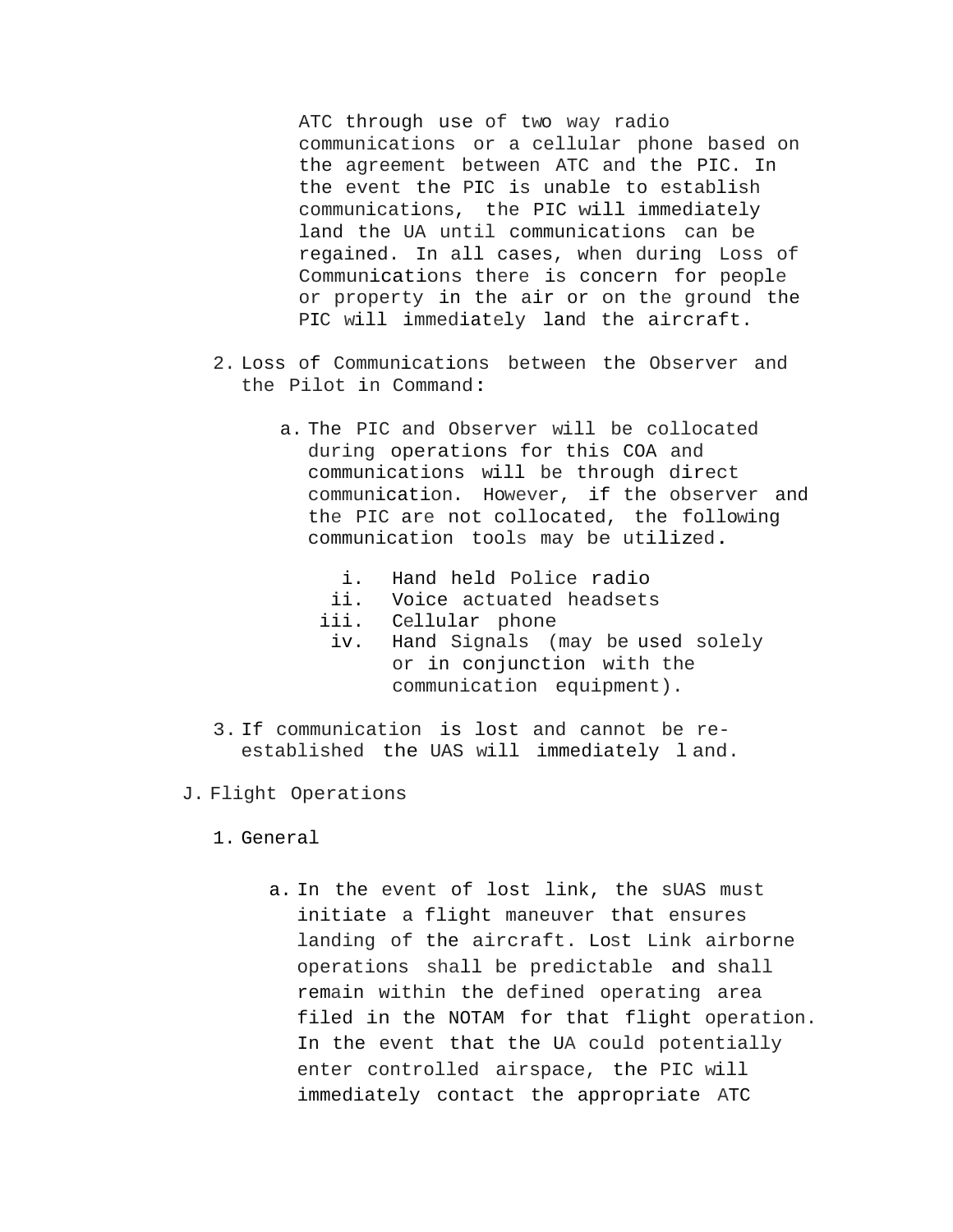facility having jurisdiction over the controlled airspace to advise them of the UAS's last known altitude, speed, direction of flight and estimated flight time remaining and the Proponent's action to recover the UA.

b. The sUAS DJI products are

preconfigured/ programed in the event of <sup>a</sup> Lost Link condition to stop forward flight and attempt to regain link to the remote operated by the PIC. If the link is not re-established the UA is programed to initiate a Return to Home maneuver. If link is not re-established the PIC will also initiate a manual Return to Home procedure by activation the Return to home function on the UA's remote.

- c. If the link is reestablished the PIC will take control of the UA and maneuver the UA back to the launch location if safe to do so. If link is intermittent the PIC will immediately land the UA in a safe location.
- d. Once the UA has returned to home or recovered, the UA will be inspected for causes of the lost link condition and necessary repairs will be made prior to any future flights.
- e. All lost link events will be documented along with any findings of causes of these lost link events.
- 2. When the UAS is deployed to meet an approved mission task, it shall be recovered within the same general area if possible.
- 3. A designated safe area of at least 25 feet shall be maintained during lift off between UAS's and personnel.
- 4. UAS's should not be flown within unsafe distances to any object or person.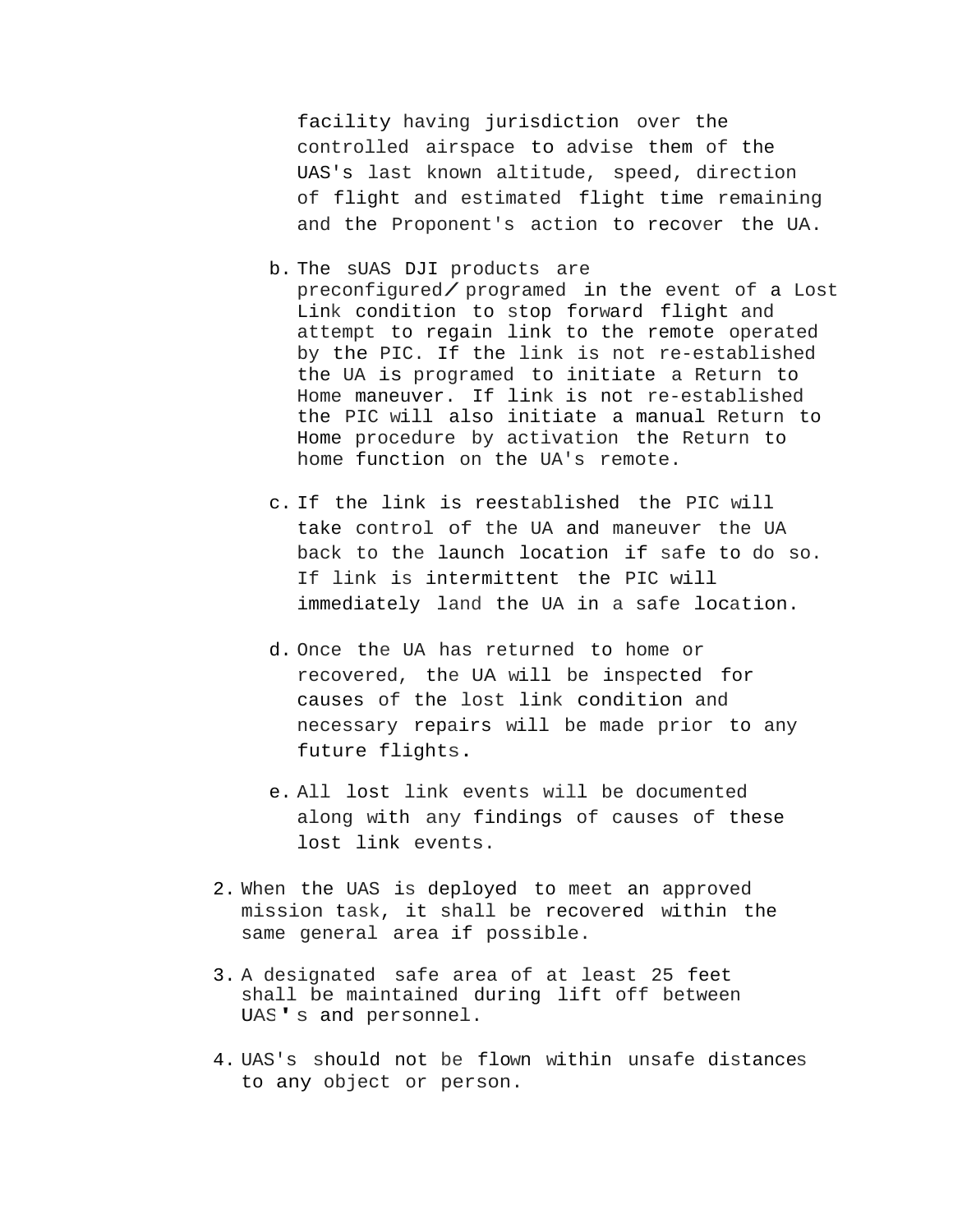- 5. Weather -The PIC shall verify the weather conditions in the immediate area of operations. A local source of weather may be utilized, the internet, phone application or may be observed on site. The UAS will not be flown outside the weather minimums identified by the manufacture or the approved Certificate of Waiver/Authorization (COA) by the FAA. The PIC shall have final determination of risk due to weather and authority over any mission.
- 6. Hazards to the public The PIC shall make every effort to ensure that flight operations will not pose any undue risk to the public not directly involved with the effort. The PIC shall have final determination of risk to the public and authority over any launch of his/her own aircraft. In all cases, the flying over persons with the UAS we follow FAA regulations and the approved COA.
- 7. Hazards to property The PIC shall make every effort to ensure that flight operations will not pose any undue risk to any property in the area involved with the effort. The PIC shall have final determination of risk to the property and authority over launch of his/her own aircraft.
- 8. Hazards to personnel- The PIC shall make every effort to ensure that flight operations will not pose any undue risk to the personnel directly involved with the effort. The PIC shall have final determination of risk to the public and authority over any launch of his/her aircraft.
- 9. Proximity to controlled airspace Operations inside any controlled airspace shall only be performed with the approval of ATC or if a wavier has been issued by the FAA.
- K. Launch and Landing Z o n e s
	- 1. Launch Site Selection
		- a. Launch site selection shall be driven by safety first and foremost. Selection of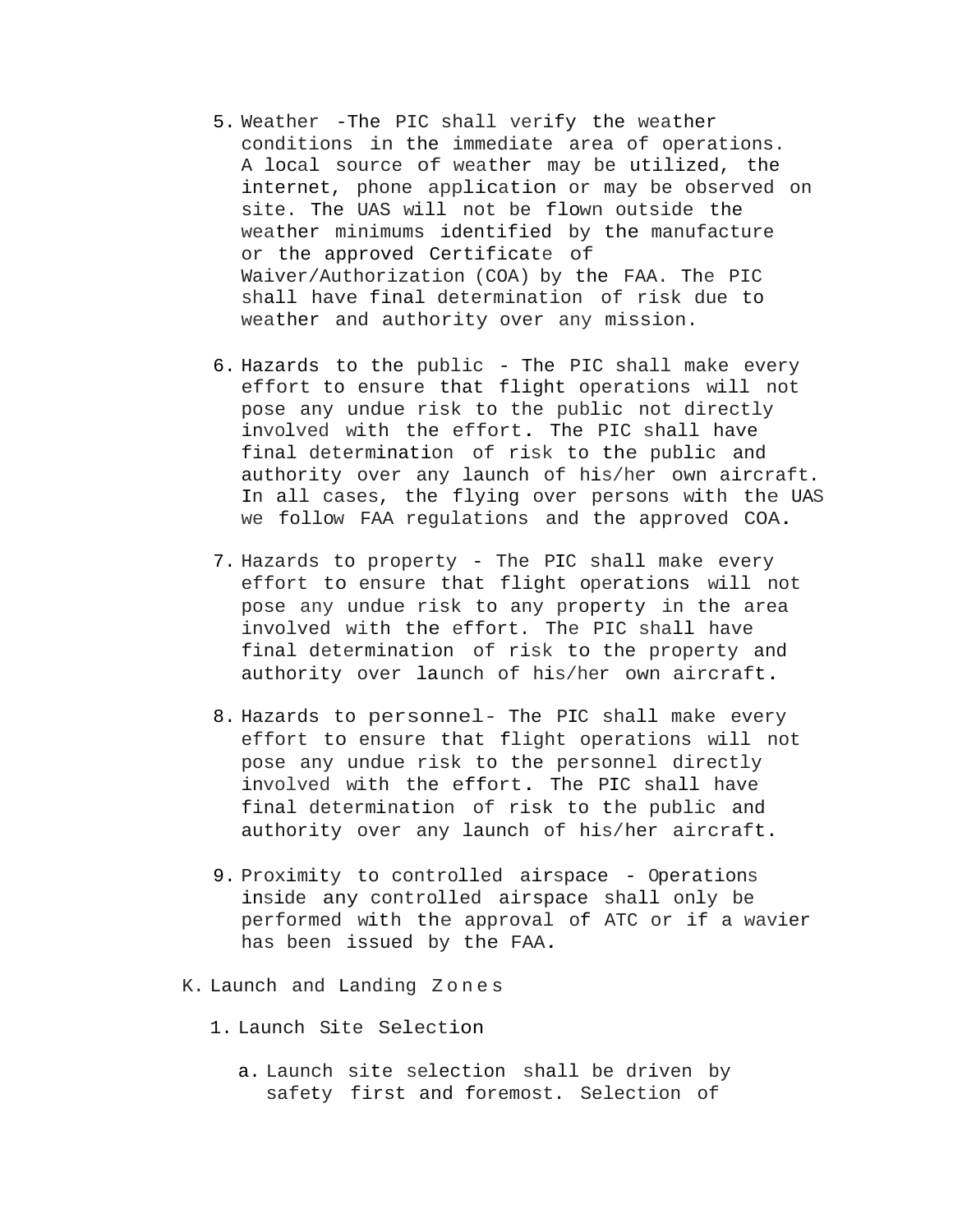launch sites will be considered based upon:

- i. Ability to maintain adequate buffer zones between aircraft and personnel. The PIC shall maintain a buffer of at least 25 feet for VTOL aircraft between aircraft operations and all nonessential personnel. A designated individual can be identified as a safety officer to ensure the safety of the launch and recovery area.
- ii. Environmental Assessment- No launches shall occur until all environmental assessments have been considered. The PIC has the final authority to abort any launch based upon hazards to the environment, themselves, or other personnel in the area.
- iii. The PIC shall select a launch site that endures UAS departures are not over populated areas.
- 2. Landing site & Alternate landing sites
	- a. Primary Landing site:
		- i. Typically the primary landing shall be the same as the launch site. The PIC has final authority for any approaches to the primary site and may wave off any approach deemed unsafe.
- 3. Alternate landing sites:
	- a. The PIC shall designate at least one alternate landing site. In the event that the primary landing site is deemed unsafe, procedures to utilize the secondary site will be invoked.
- 4. Mission Abort Sites:
	- a. The PIC may optionally designate an "abort site" whereby the aircraft may be "dumped" in an emergency situation. The abort site shall be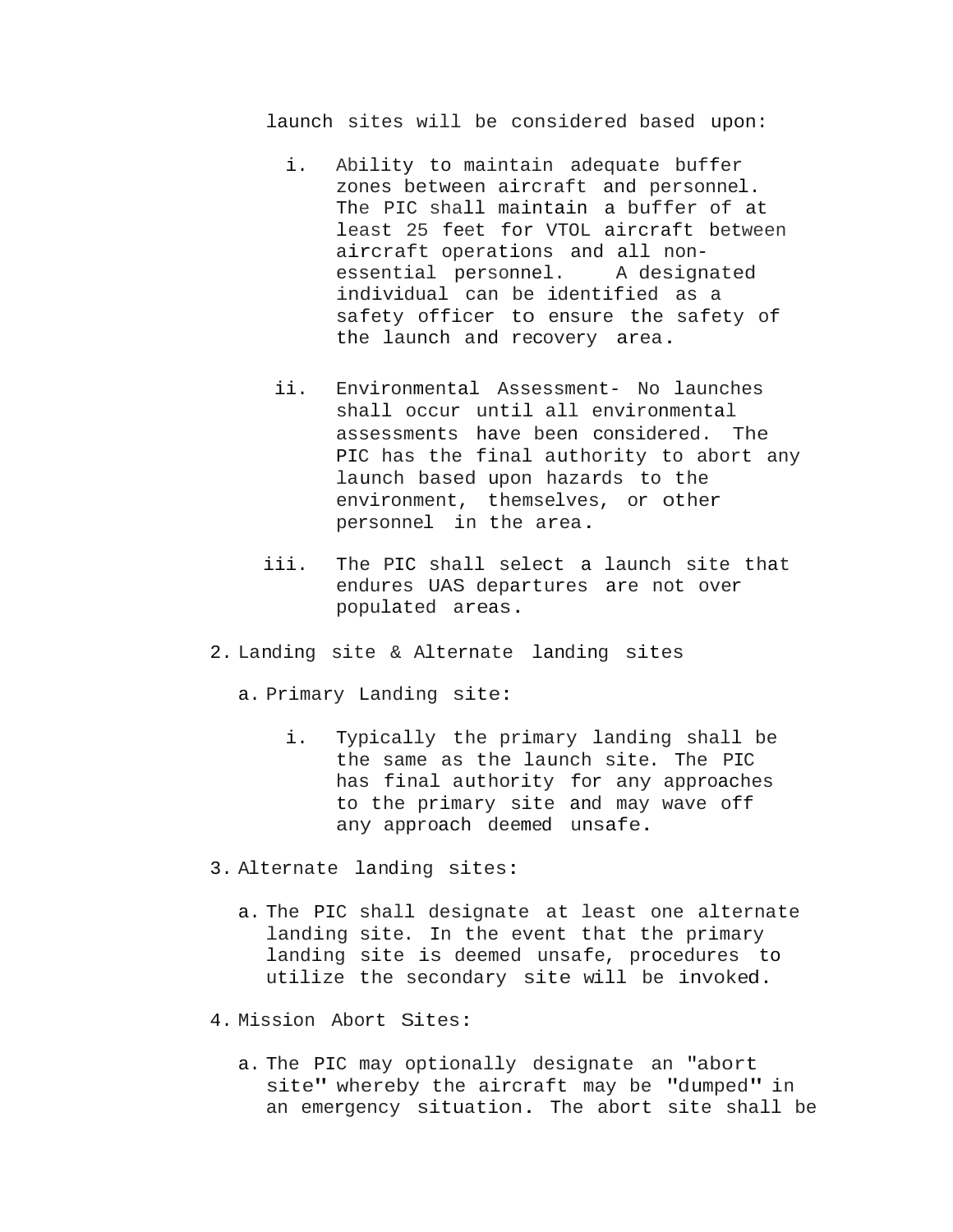so far removed as to provide absolute minimal risk should the aircraft be required to vacate airspace in an emergency. Should the PIC deem it necessary, the UAS may be flown to this site and inserted without regard to the safety of the aircraft or flight equipment?

5. Landing Safety & Crowd control:

- a. All landing sites shall be maintained and operated as the launch sites. Personnel shall maintain a buffer of at least 25 feet for VTOL aircraft between aircraft operations and all non- essential personnel.
- L. FLIGHT OPERATIONS WITHIN 5nm of Towered Airports if no COA:

The following procedures will be completed before commencing UAS flight operations:

- 1. UAS ceiling set below 400' AGL.
- 2. Must operate within VLOS/VFR Conditions.
- 3. Prior to operations within 5nm radius of towered airports, tower will be notified:
	- a. "Tower this is Missouri City (Unit) requesting clearance for UAS Emergency Flight Operations for UAS operating below 400 AGL at ( ) Nautical Miles (Direction) of (Airport identifier)."
	- b. Airport Management "This is Missouri City (Unit) advising that UAS Emergency Flight Operations for UAS operating below 400 AGL at ( ) Nautical Miles (Direction) of (Airport Identifier) is in progress"

4. ATC radio on.

- M. Post Flight Procedures
	- 1. A post-flight check of the UAS shall be completed according to the manufacturer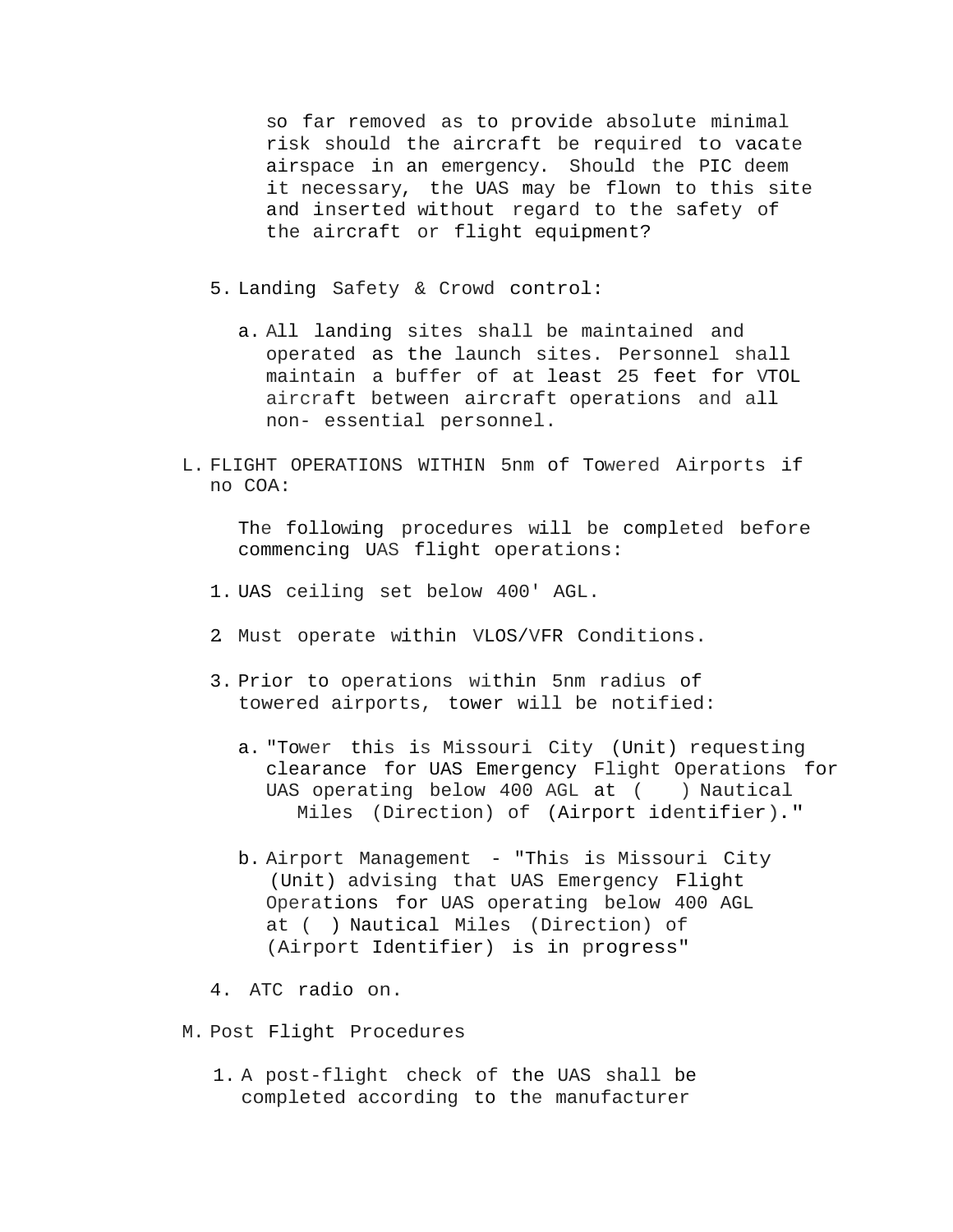recommendations.

- 2. The PIC shall be responsible for completing the log book following each flight.
- N. Emergency Procedures
	- 1. Emergency procedures in the manufacturer's operations manual shall be followed for all UAS operations.
	- 2. Loss of UAS Flight Control (Lost Link) The UAS lost link procedures shall be set for 15 seconds to the rally point response which shall automatically cause the UAS to climb to its ceiling altitude and return to and land at the launch site. If positive control of the UAS cannot be maintained and the UAS is leaving the operational area or the UAS poses a risk to life and/or property, the PIC will attempt an engine kill command.
	- 3. Loss of Visual Contact If visual contact with the UAS is lost, the PIC shall command the aircraft into a hover mode and the observer shall try to re-establish visual contact. If visual contact cannot be re-established within a reasonable amount of time (determined by the PIC) then lost link procedures may be executed, unless the PIC has verified the telemetry data is believed to be accurate.
	- 4. Loss of GPS Signal Should the UAS loose GPS signal during operations, the PIC must immediately command the UAS into manual mode and land as soon as practical. If positive control of the UAS cannot be maintained and the UAS is leaving the operational area or the UAS poses a risk to life and/or property, the PIC will issue an engine kill command. In addition, a member from the flight team shall contact the closest ATC and advise them of the situation with the direction of the flight, altitude, battery remaining and speed.
	- 5. Loss of UAS power (engine failure) In the case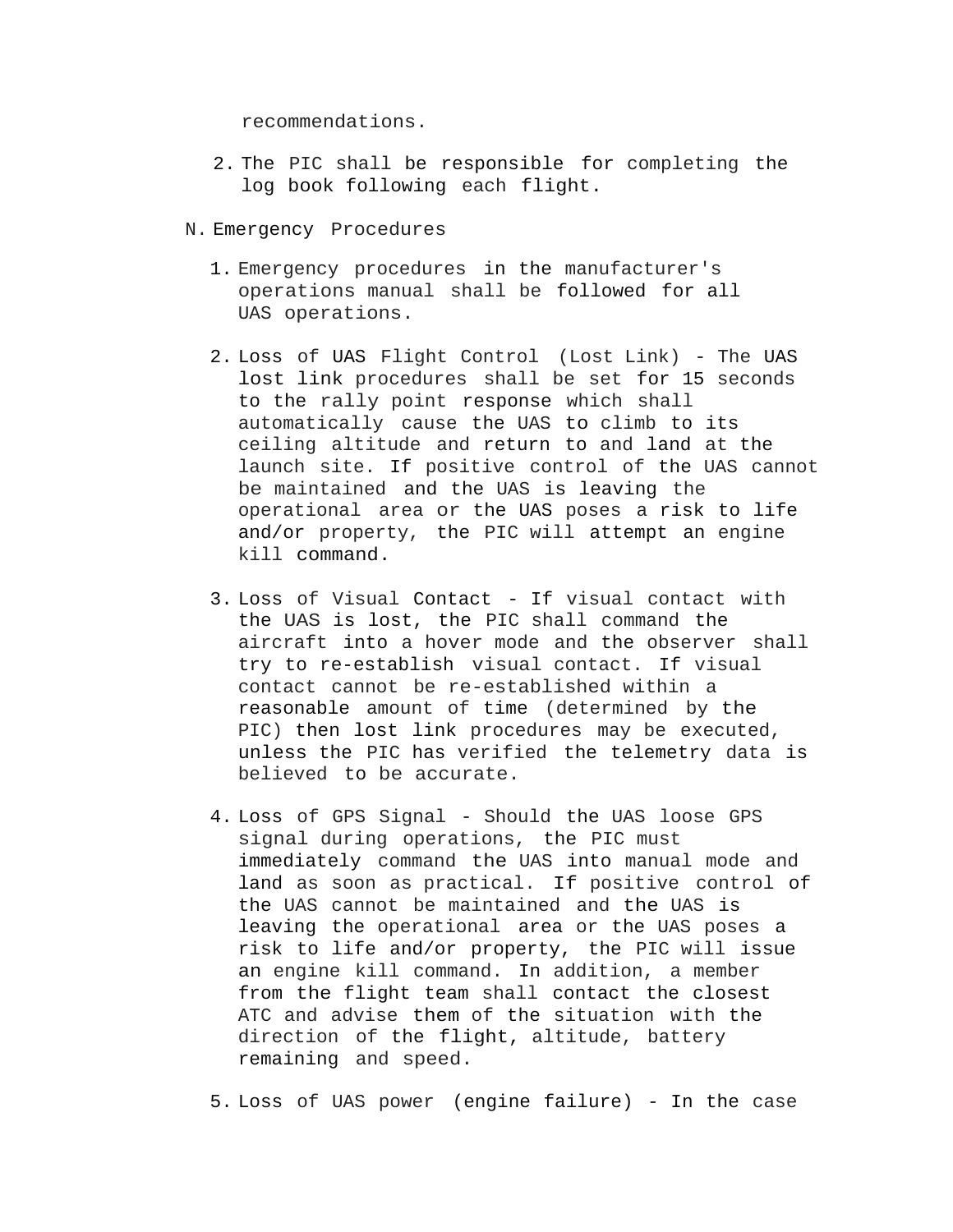of failure or crash, the UAS team members will immediately attempt to locate the UAS, assess the scene for injuries, and render first aid as necessary. A crash report including proper notification must be completed as soon as possible. (Section N)

### O. Mission Readiness

In order to ensure mission readiness, the following conditions shall be adhered to:

1. The UAS and related components shall be stored together in approved containers.

2. Batteries shall be cycled through a charger a minimum of once a month or as recommended by manufacturer. All batteries will be clearly labeled and replaced as needed.

- P. Incidents a n d Accidents
	- 1. During an incident/accident, efforts will be focused on: minimizing risk to life, Care for the injured, Protection of property.
	- 2. Accident Notification and Investigation The RPIC must report to the FAA within 10 days of any operation that results in serious injury, loss of consciousness, or property damage of at least \$500 (not including the unmanned aircraft). All in flight accidents and incidents involving fatalities, injuries, property damage, shall be reported to the Division Program Coordinator immediately for appropriate assistance with guidance.
	- 3. Any damage to the UAS or its support system shall be reported *immediately* to a supervisor. Any damage to the UAS or equipment that renders the system inoperable shall be labeled out of service (OOS) so as to be observable. The UAS or its equipment will not be operated if un-airworthy.

Q. Maintenance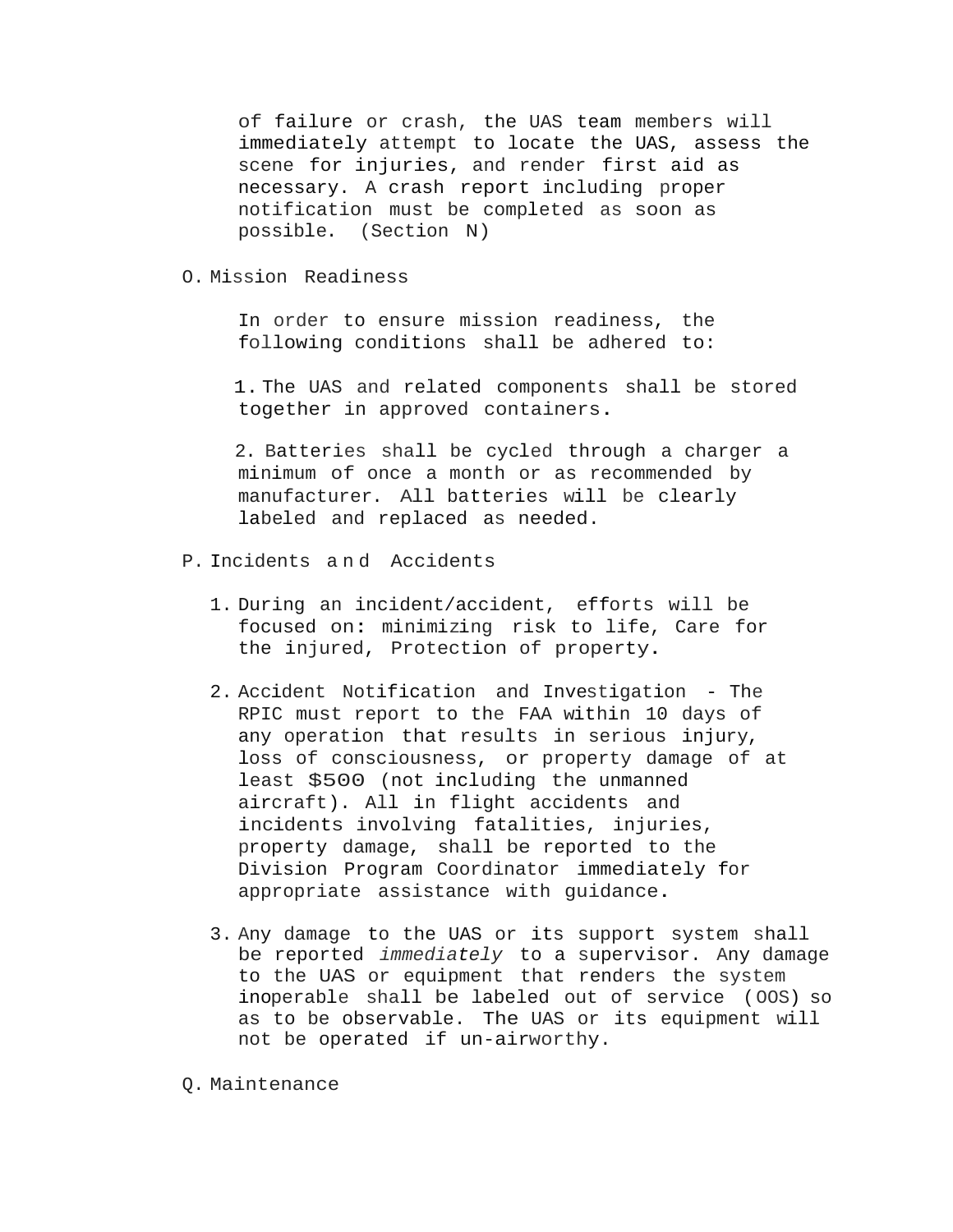1. Minor issues (e.g. tightening loose screws, replacing antennas, changing pods, etc.) are allowed by trained department personnel. It may be necessary to return the aircraft to the manufacturer or authorized/licensed repair facility.

## R. Training a n d Proficiency

- 1. Initial training will be accomplished through the fire & police department UAS training program. Or other certified training programs.
- 2. To remain proficient, pilots will log a minimum of 15 hours of day flight time and 3 hours of night flight time annually, show a working knowledge of maintenance of the aircraft, and complete a flight proficiency test annually. All flights will be documented in an approved log book.
- 3. Night flight is defined as: Flight of a UAS that occurs between the hours of one half hour after sunset and one half hour before sunrise. The time of sunset and sunrise are determined by the National Oceanic and Atmospheric Administration(NOAA), but 14 CFR Part 107 will allow small UAS operations to be conducted during civil twilight if the small unmanned aircraft has lighted anti-collision lighting visible for at least 3 statute miles. The night time- operations prohibition in this rule is waivable through the FAA for Part 107.

# S. Privacy

UAS operations shall not infringe upon the rights and liberties of individuals.

- 1. Audio recording in not permitted without consent from parties involved.
- 2. Any recording obtained during flight operations other than training missions shall be considered Missouri City property and must be stored and maintained for at least 90 days. If the mission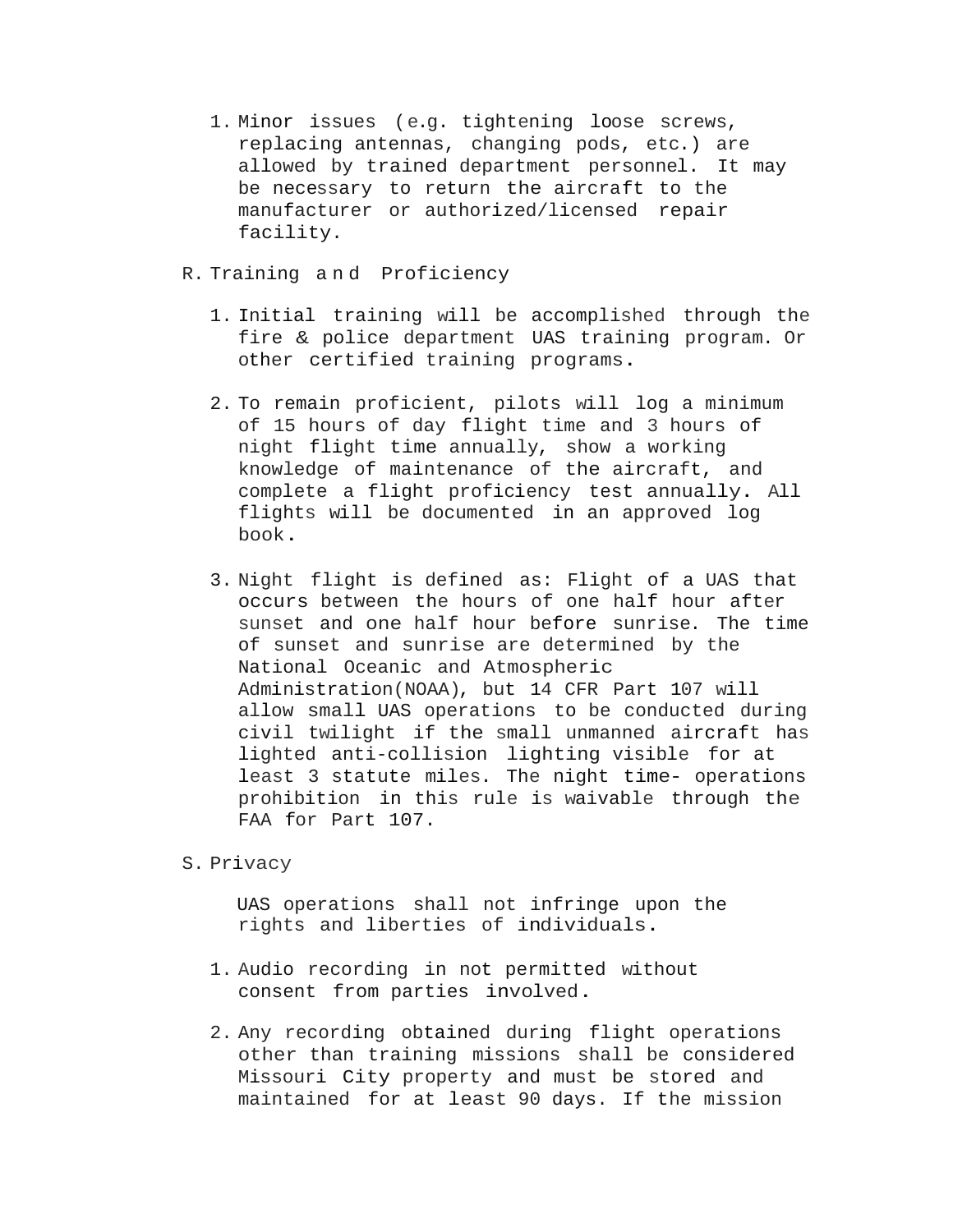becomes part of a call for service and is needed for evidence it shall be kept in the same time frame according to the statute of limitations. At that point, the video and or photos will be submitted in the same style as evidence is normally submitted to the Identification Division.

- 3. Flights of the UAS should not be flown below the highest object on a private person's property, unless to avoid an accident from taking place such as in the path of another aircraft.
- T. General Responsibilities

It shall be the responsibility of all personnel to familiarize themselves and consistently apply the provisions of this policy. The following operating guidelines shall apply when operating an Unmanned Aircraft System (UAS) at an incident scene:

- 1. Upon arrival at an incident check in with the Incident Commander (I.C.) or their designate, such as the Staging Area Manager.
- 2. Once given an assignment determine the following prior to UAS Operations:
	- a. Is airspace restricted (i.e. within 5 miles of major airport, within a TFR, etc.) and make contact with Air Traffic Control if necessary or announce U.A.S. operations over regional aviation frequency as needed.
	- b. Is weather clear for safe U.A.S. operations?
	- c. Is the area free of manned aircraft/are you operating in coordination with manned aircraft?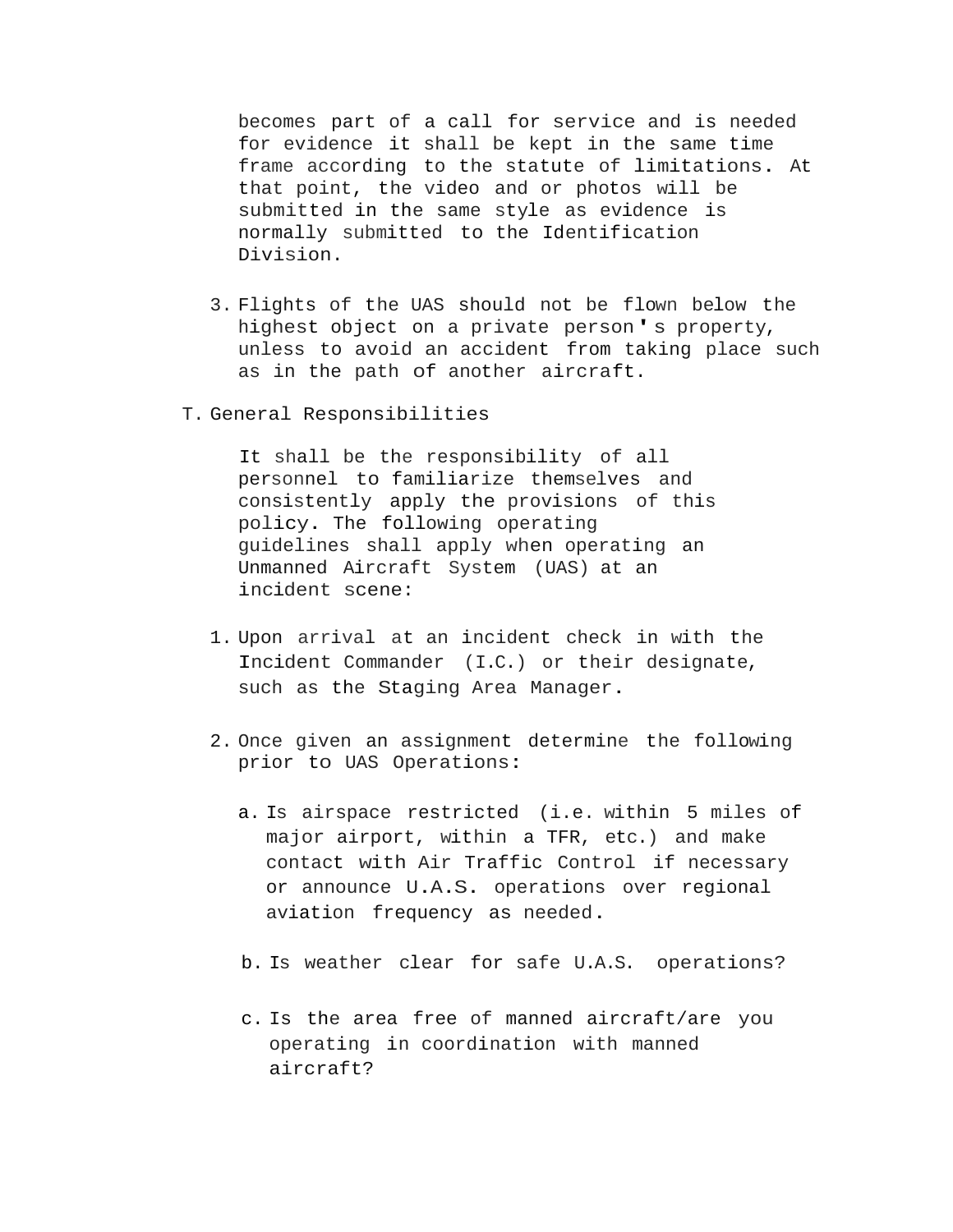- d. Is the area free of RF Occulting or Occluding Interference (i.e. large hills/buildings or cell/microwave towers etc.)
- e. Is the area clear of overhead obstructions (i.e. tree canopy, powerlines, etc?
- f. Is there a clear/open takeoff and landing location (at least 4 foot in diameter and not excessively dusty/rocky or uneven).
- g. Cone off Landing Zone for personnel safety.
- 3. Prior to take off complete the following Pre-Flight Check:
	- a. Ensure camera is ready to record.
	- b. Aircraft, controller, and flight display are powered and connected.
	- c. Motors start with no abnormalities.
	- d. U.A.S. is connected to at least 6 GPS (if equipped for GPS flight).
	- e. No aircraft or controller warning indicators active.
	- f. Batteries are ready for flight (if capable of battery monitoring via flight controller).
	- g. Video is recording prior to take off.
- 4. Operations at Incidents should include the following:
	- a. Structure Fires
		- i. Report into I.C. and determine how UAS will be utilized.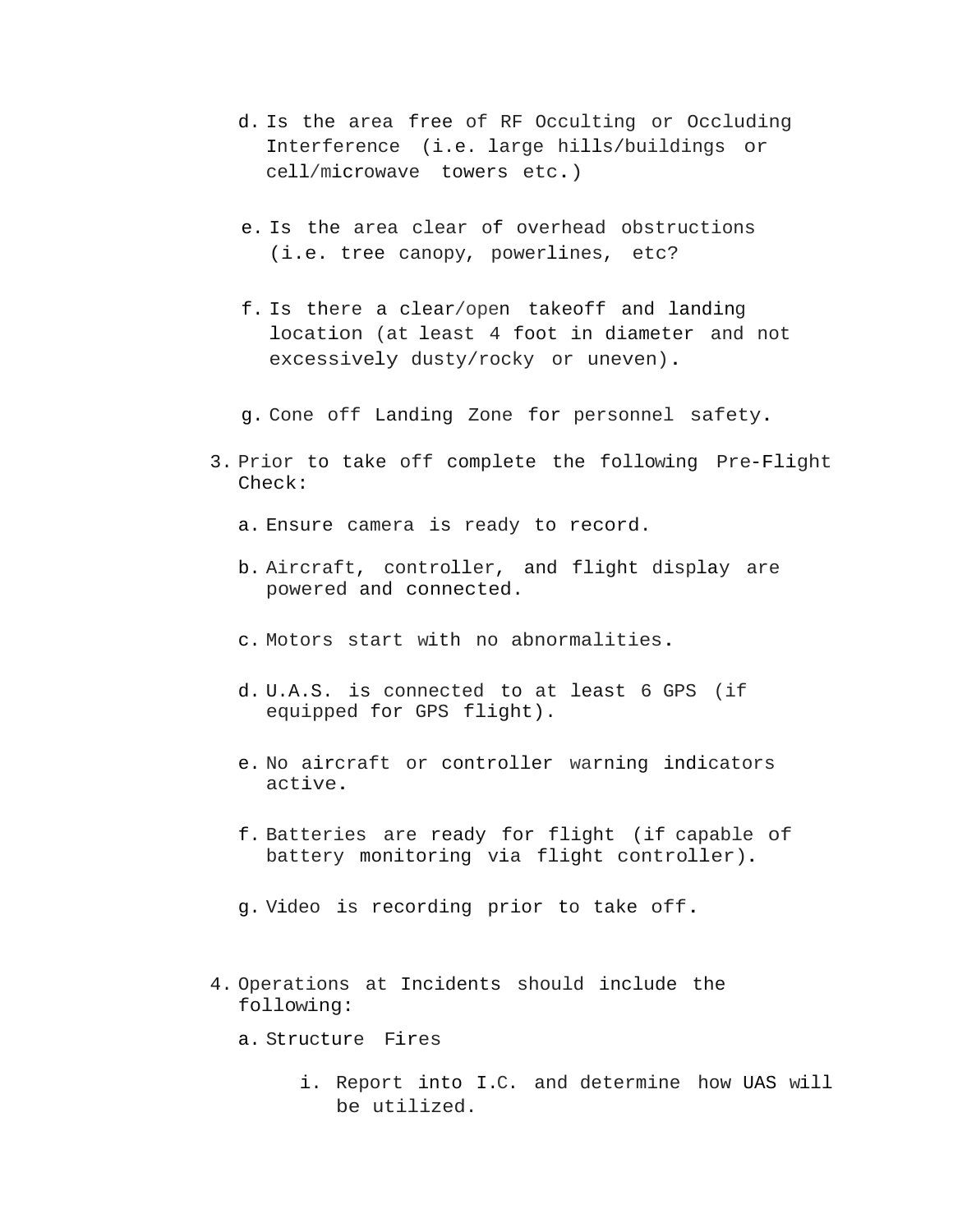- ii. Complete Pre-Flight Checklist.
- iii. Take off and reach a safe altitude (perform a 360° Yaw to check that the aircraft is above any obstructions).
	- iv. Work in communication with the I.C./Incident Safety Officer to provide constant scene size up and crew accountability.
		- v. Place UAS in a hold and hover over structure on "D" Side unless otherwise directed by I.e./I.S.O.
	- vi. Remain in one location to observe operations unless otherwise directed.
- vii. Utilize thermal imaging or electro-optical imagery as needed by I.C. /I.S.O.
- viii. Utilize spot light equipment during night operations if UAS capable and requested.
	- ix. Report any unsafe actions/situations to I.C./I.S.O. as needed (i.e. roof failure, collapse potential, etc.)
		- x. Utilize flight mapping/drawing tools, if capable, to mark hazards/incident features for I.e.
- b. Wildland Fires
	- i. Report into I.C. and determine how UAS will be utilized.
	- ii. Complete Pre-Flight Checklist.
	- iii. Take off and reach a safe altitude (perform a 360° Yaw to check that the aircraft is above any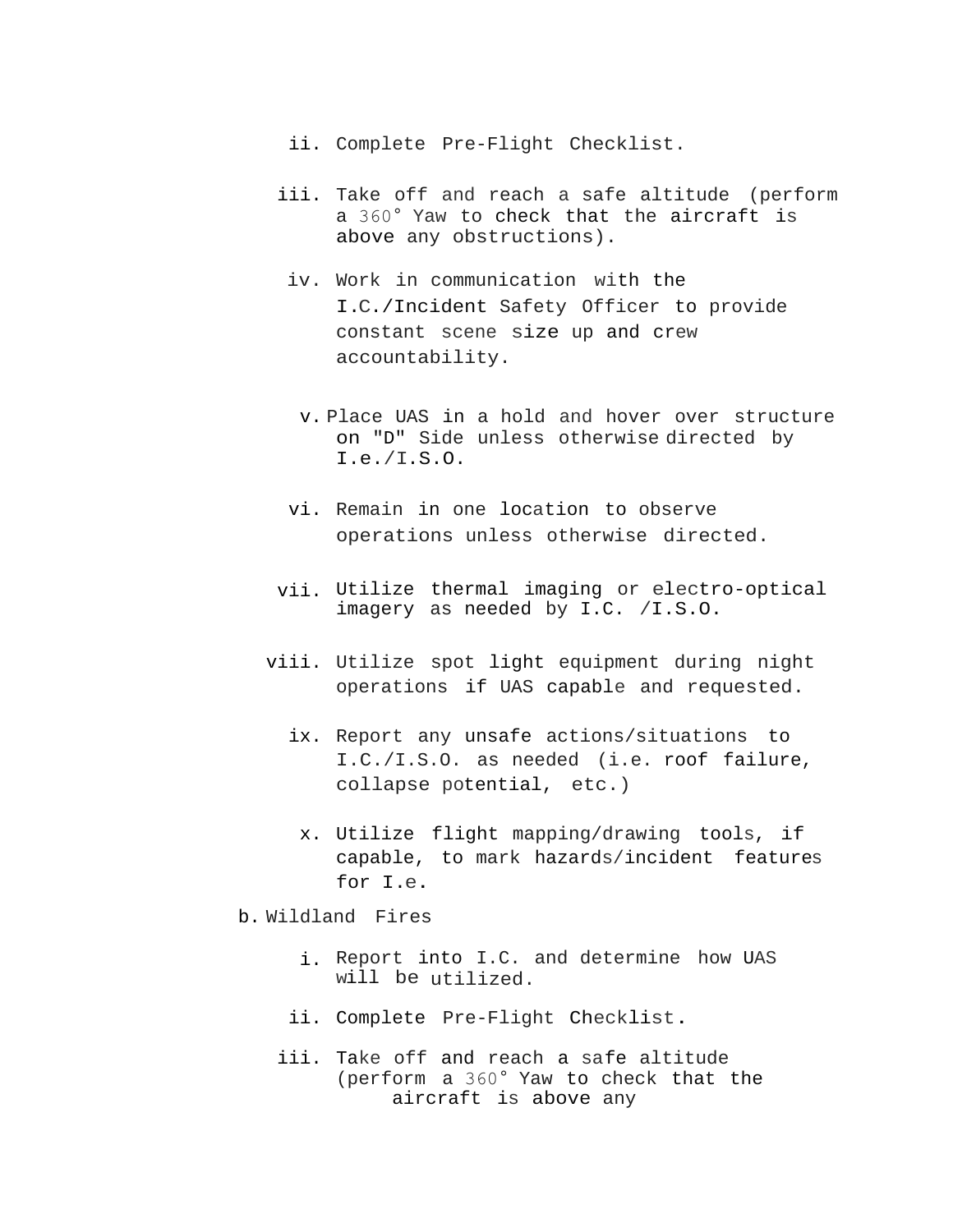obstructions).

to crews

- iv. Work in communication with the I.C./ I.S.O. to provide constant scene size up and crew accountability.
	- v. Locate the fire "Head" and determine.

1. Direction of travel 2. Rate of spread

- vi. Fuel types ahead of the fire.
- vii. Determine exposure hazards ahead of and adjacent to the fire.
- viii. Assist the I.e. with location of: 1. Access to the fire via anchor points 2. Safety Zones 3. Escape Routes 4. Terrain features that pose dangers
	- ix. Assist with personnel accountability and division assignments.
	- x. Use caution while flying to avoid: 1. Flying through smoke/fire 2. Trees, buildings, powerlines, etc.
	- xi. Maintain coordination with Air Branch, Air Attack, and Air Tankers aloft landing if necessary to give "right of way" to manned aircraft or powering off and crash landing the aircraft in emergency situations to avoid manned aircraft.
	- xii. Fly alongside flanks, preferably upwind from the fire if at all possible.
- xiii. Utilize thermal imaging or electrooptical imagery as needed by I.e. /I.S.O.
	- xiv. Report any unsafe actions/situations to I.e./I.S.O. as needed (i.e. roof failure, collapse potential, etc.)
		- xv. Work in communication with the IC/ISO to provide constant scene size up.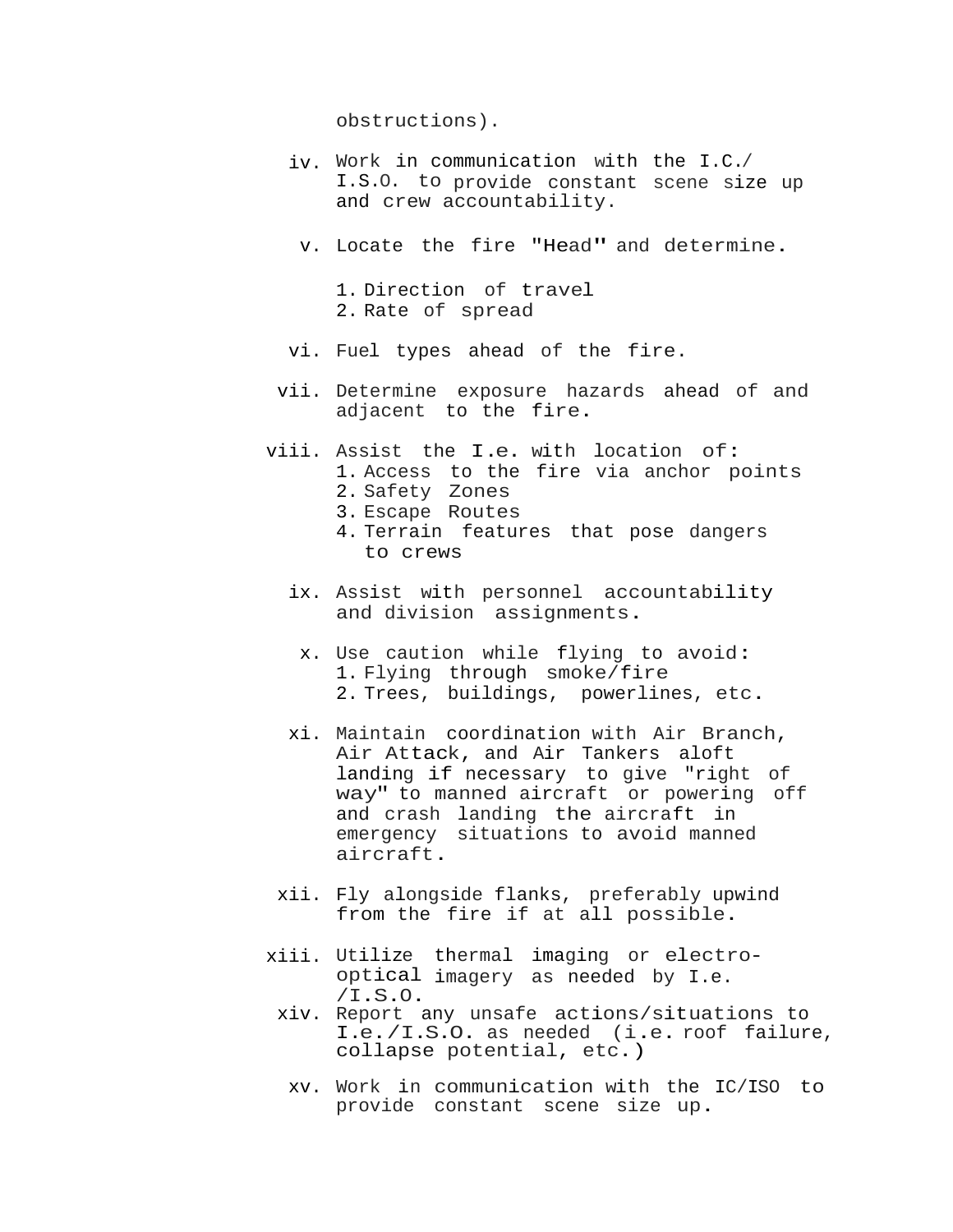- xvi. Utilize spot light equipment during night operations if UAS capable and requested.
- xvii. Utilize flight mapping/drawing tools, if capable, to mark hazards/incident features for I.e
- c. Hazardous Materials (HazMat)Operations
	- i. Report into I.C. and determine how UAS will be utilized.
	- ii. Complete Pre-Flight Checklist.
	- iii. Take off and reach a safe altitude (perform a 360° Yaw to check that the aircraft is above any obstructions).
		- iv. Work in communication with the I.C. /I.S.O. to provide constant scene size up and crew accountability.
			- v. Place UAS in a hold and hover over structure upwind of the incident.
	- vi. Remain in one location to observe operations unless otherwise directed.
	- vii. Utilize thermal imaging or electro-optical imagery as needed by IC/ISO.
	- viii. Utilize spot light equipment during night operations if UAS capable and requested.
		- ix. Report any unsafe actions/situations to I.C./I.S.O. as needed (i.e. roof failure, collapse potential, etc.)
			- x. Utilize flight mapping/drawing tools, if capable, to mark hazards/incident features for I.C.
		- xi. Determine, if possible, the following: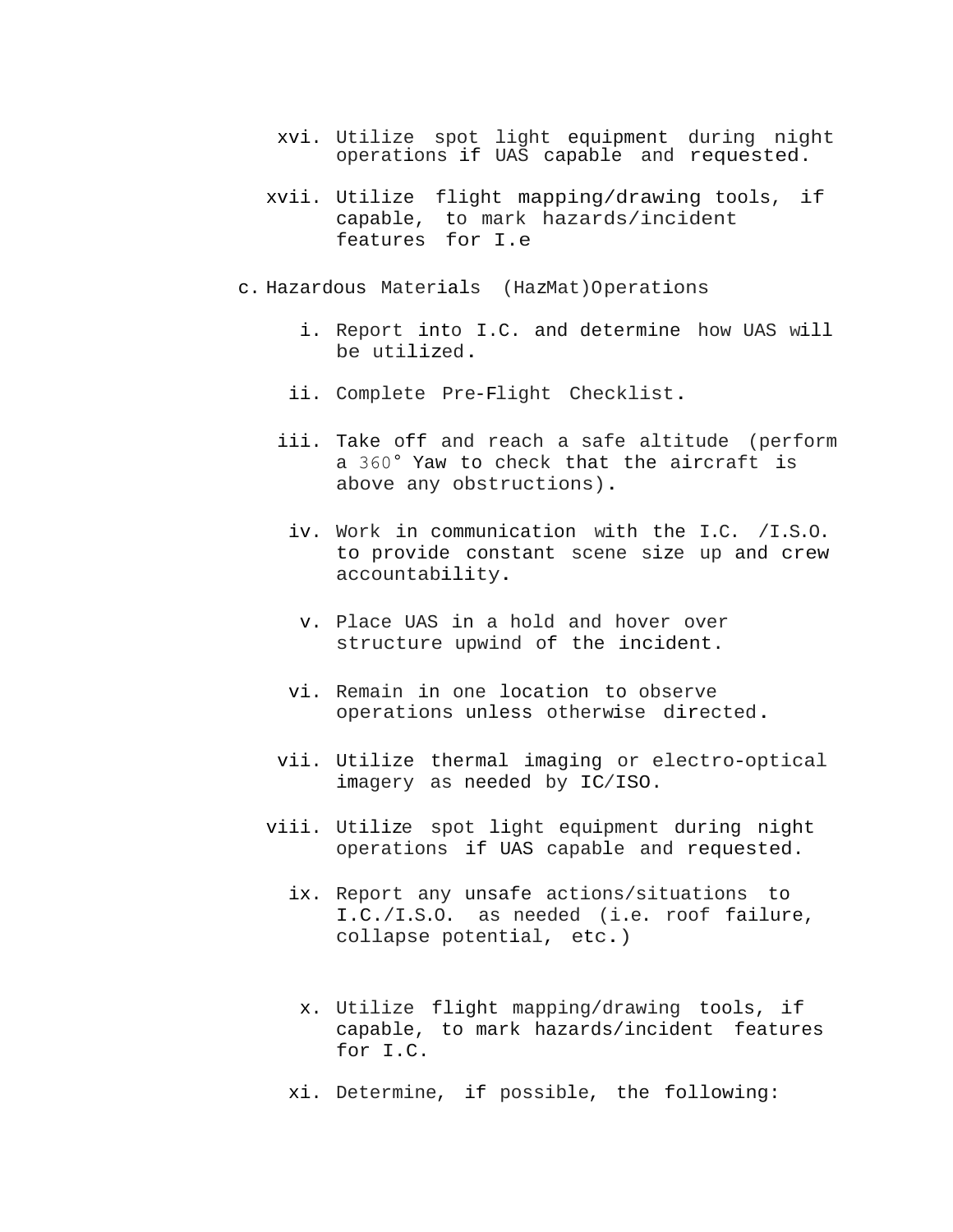- 1. Whether the incident is a spill, leak, contained to area etc.
- 2. Type of product released.
- 3. Amount of product released.
- 4. Hot/Warm/Cold Zones.
- 5. Evacuation/Shelter in place areas.
- 6. Plume/Runoff direction of travel.
- 7. Consider use of UAS Aerial Delivery System (ADS), if equipped, to deliver portable gas detector into areas for readings.
- d. Disaster Damage Assessments
	- i. Report into IC and determine how UAS will be utilized.
	- ii. Determine area to be over flown.
	- iii. Complete Pre-Flight Checklist.
		- iv. Take off and reach a safe altitude (perform a 360° Yaw to check that the aircraft is above any obstructions).
			- v. Fly designated route given by IC or his designate.
	- vi. Record video throughout flight, change SD Card at battery changes so that imagery can be reviewed during subsequent flights.
	- vii. Consider use of "live streaming" of imagery during flight.
	- viii. Utilize flight mapping/drawing tools, if capable, to mark hazards/incident features for IC.
		- ix. Fly in "grid" patterns maintaining straight lines and avoiding unnecessary course corrections (missed areas can be re-flown).
			- x. Return to the most affected areas and re-fly at lower altitudes.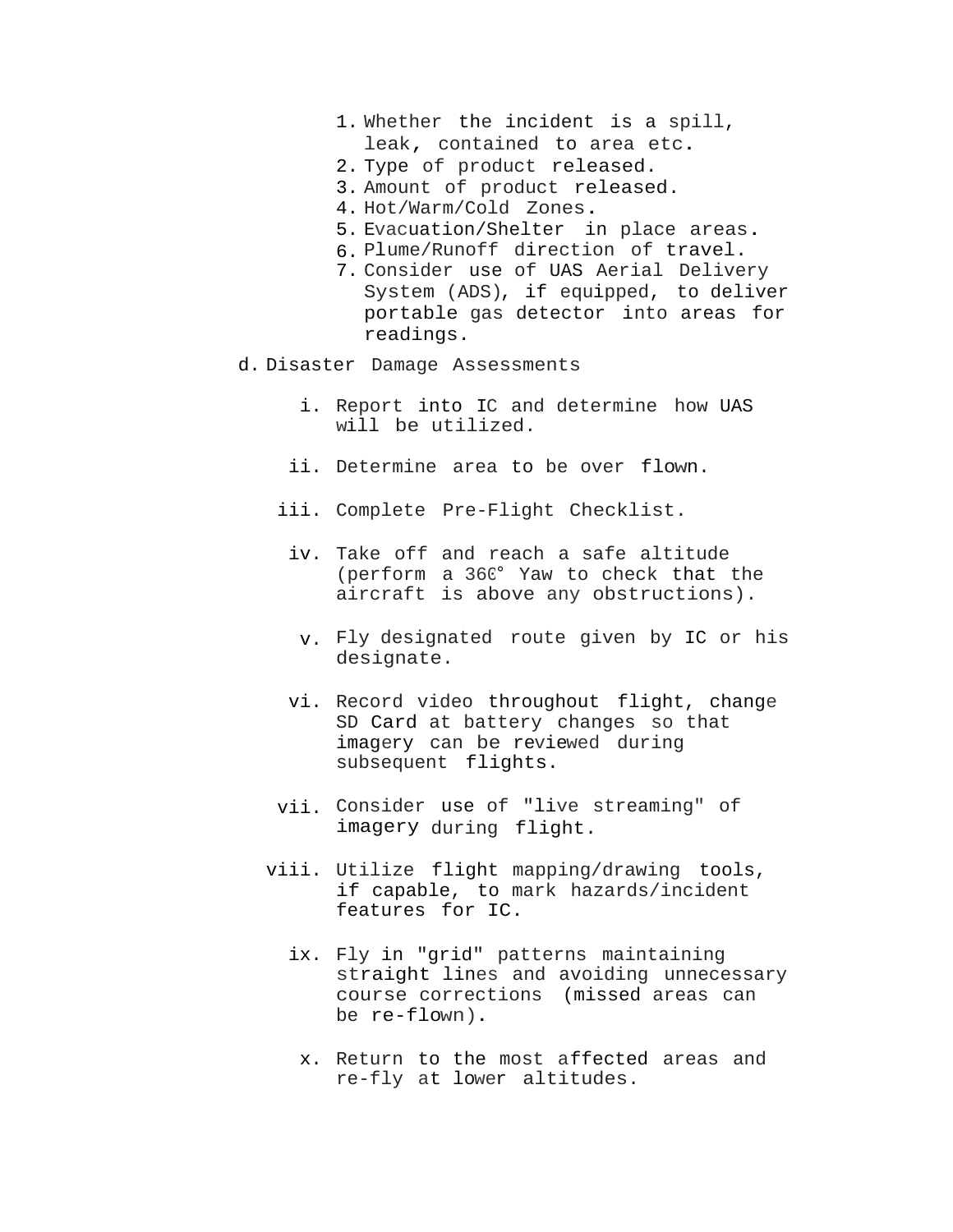- e. Search
	- i. Report into IC and determine how UAS will be utilized.
	- ii. Obtain Victim/Suspect descriptors.
	- iii. Determine search area.
		- iv. Utilize thermal imaging or electro-optical imagery as needed by IC/ISO.
			- v. Complete Pre-Flight Checklist.
		- vi. Take off and reach a safe altitude (perform a 360° Yaw to check that the aircraft is above any obstructions).
	- vii. Utilize spot light equipment during night operations if UAS capable and requested.
	- viii. Utilize flight mapping/drawing tools, if capable, to mark hazards/incident features for IC.
		- ix. Fly designated route given by IC or his designate.
			- x. Consider use of second operator, if capable, to operate the UAS camera.
		- xi. Record video throughout flight, change SD Card at battery changes so that imagery can be reviewed during subsequent flights.
		- xii. Consider use of "live streaming" of imagery during flight.
	- xiii. Fly in "grid" patterns maintaining straight lines and avoiding unnecessary course corrections (missed areas can be re-flown).
		- xiv. Escalate search after one (1) hour to increase area covered by the ground search to greater than 3 miles, if necessary.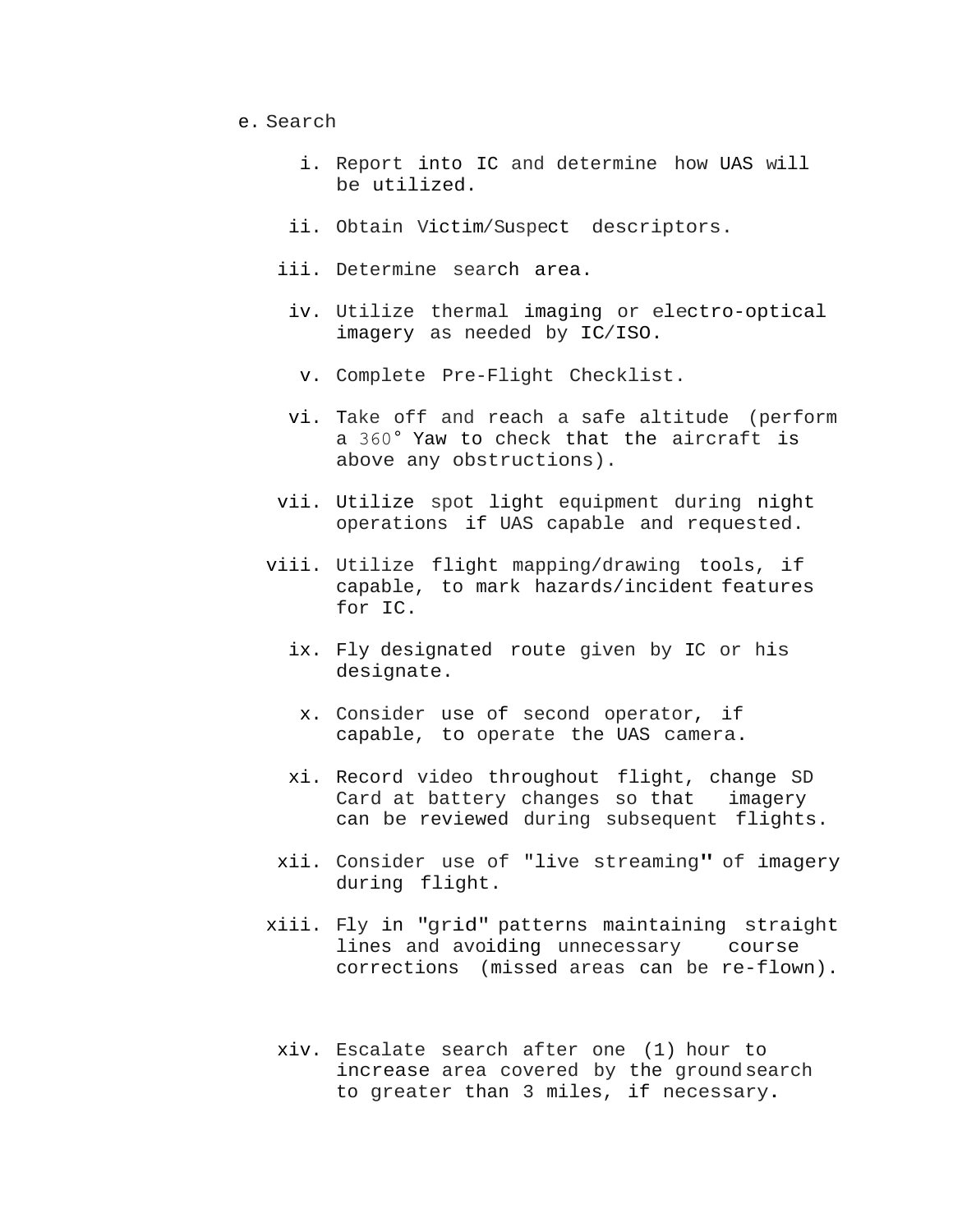xv. If a possible find is encountered:

- 1. Stop and hover.
- 2. Zoom in or obtain still imagery that can be zoomed into.
- 3. Mark the area via GPS and mapping for ground search units to investigate.
- 4. Coordinate the ingress of ground search units if needed.
- f. Rescue
	- i. Report into I.C. and determine how UAS will be utilized.
	- ii. Complete Pre-Flight Checklist.
	- iii. Ensure batteries are charged above 50%.
		- iv. Load deliverable payload, if capable.
		- v. Fly to victim and deliver payload.

#### g. Investigation

- i. Report into I.C. and determine how UAS will be utilized.
- ii. Obtain Victim/Suspect descriptors.
- iii. Determine investigation area and points of interest.
	- iv. Utilize thermal imaging or electro-optical imagery as needed by Investigator.
		- v. Complete Pre-Flight Checklist.
- vi. Take off and reach a safe altitude (perform a 360° Yaw to check that the aircraft is above any obstructions).
- vii. Utilize spot light equipment during night operations if UAS capable and requested.
- viii. Utilize flight mapping/drawing tools, if